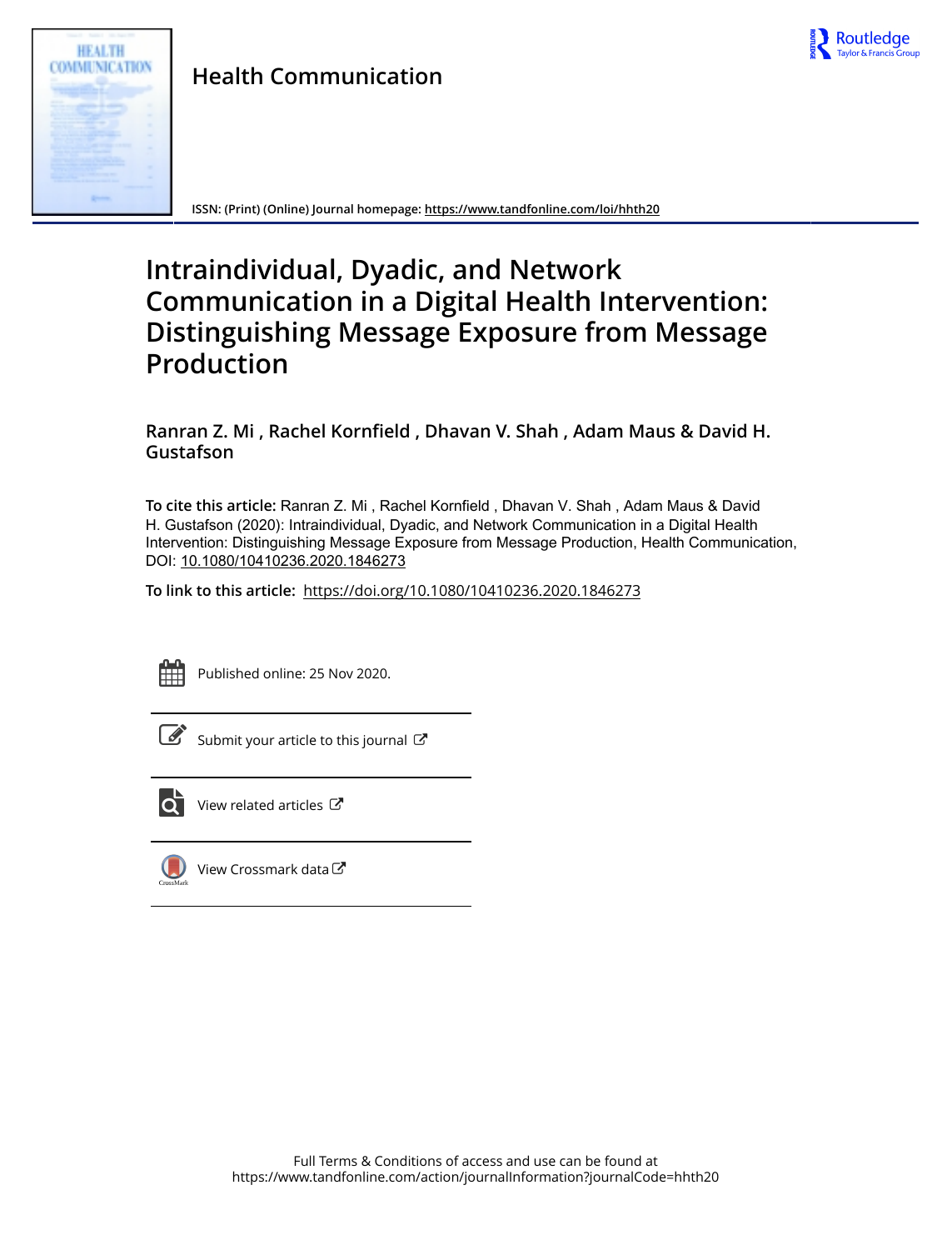# **Intraindividual, Dyadic, and Network Communication in a Digital Health Intervention: Distinguishing Message Exposure from Message Production**

R[a](#page-1-0)nran Z. Mi D<sup>a</sup>, Rachel Kornfield<sup>[b](#page-1-0)</sup>, D[ha](#page-1-0)van V. Shah<sup>a[,c](#page-1-1)</sup>, Adam Maus<sup>[c](#page-1-1)</sup>, and David H. Gustafson<sup>c</sup>

<span id="page-1-1"></span><span id="page-1-0"></span>aSchool of Journalism and Mass Communication, University of Wisconsin-Madison; <sup>b</sup>Preventive Medicine, Feinberg School of Medicine, Northwestern University; Center for Health Enhancement Systems Studies, University of Wisconsin-Madison

# **ABSTRACT**

Communicating within digital health interventions involves a range of behaviors that may contribute to the management of chronic illnesses in different ways. This study examines whether communication within a smartphone-based application for addiction recovery produces distinct effects depending on 1) the "level" of communication, defined as intraindividual communication (e.g., journal entries to oneself); dyadic communication (e.g., private messaging to other individuals); or network communication (e.g., discussion forum posts to all group members), and 2) whether individuals *produce* or *are exposed to*  messages. We operationalize these communication levels and behaviors based on system use logs as the number of clicks dedicated to each activity and assess how each category of system use relates to changes in group bonding and substance use after 6 months with the mobile intervention. Our findings show that (1) intraindividual exposure to one's own past posts marginally predicts decreased drug use; (2) dyadic production predicts greater perceived bonding; while dyadic exposure marginally predicts reduced drug use; (3) network production predicts decreased risky drinking. Implications for digital health interventions are discussed.

Researchers find that participants benefit from using digital health interventions, but often struggle to identify the particular, centrally beneficial uses of these interventions. This issue extends to interventions that facilitate digital communication within a support network of peers. While such interventions are often broadly conceived as allowing for ongoing access to social support, communicating with a peer support network involves a range of distinguishable behaviors. For some individuals, communication may primarily involve consuming content generated by peers, whereas others engage heavily in producing content themselves. While often intertwined, these activities may influence health behavior in distinct ways (Han et al., [2019\)](#page-10-0). In addition, digital health interventions may involve distinct venues, or "levels," of communication, such as private or semi-private journals, one-to-one messages, and public discussion forums (Chuang & Yang, [2014](#page-10-1)). As these levels involve distinct audiences and patterns of interaction, they may contribute differently toward health.

Improving the design of digital health interventions requires a better understanding of how these interventions achieve their beneficial effects, particularly when peer-topeer communication is involved. This understanding would allow for optimizing the communication formats offered within digital health interventions and directing participants toward the uses of an intervention most likely to help them attain their goals. To this end, recent work has emphasized the need to disentangle different communicative practices (Pingree, [2007;](#page-11-0) Walther & Valkenburg, [2017](#page-12-0)). Some studies focus on distinguishing between sending <span id="page-1-6"></span><span id="page-1-4"></span><span id="page-1-2"></span>versus receiving messages in digital health interventions (Han et al., [2019;](#page-10-0) Namkoong, Shah, McLaughlin et al., [2017\)](#page-11-1). Other studies attempt to understand the differences in communicating at various levels of publicness, such as contributing to a public discussion versus sending a private message on a social networking site (Bazarova, [2012;](#page-9-0) Burke & Kraut, [2014\)](#page-10-2). Approaches have also compared the content of messages sent at these levels (Bazarova et al., [2013\)](#page-9-1) and examined how communicating at each level predicts health outcomes (Chuang & Yang, [2014\)](#page-10-1). However, prior work has rarely considered how the production of and exposure to messages might work differently at *each* communication level.

Routledge Taylor & Francis Group

Check for updates

<span id="page-1-5"></span><span id="page-1-3"></span>Improving the measurement of message production and exposure across different communication levels is a critical first step to understanding the distinct effects of these communication behaviors. System use logs, and the digital trace data they provide, offer an important potential source of insight into digital health interventions and their implications for psychosocial and health outcomes. These logs capture not only explicit production of content but also more subtle behaviors associated with exposure to existing content. Here, we examine click counts, a metric that provides insight into the intensity of activity during both production of and exposure to messages. We distinguish between production and exposure at three different communication levels within a mobile application (or "app") for those in recovery for substance use disorders (SUDs): 1) intraindividual communication (i.e., a private "my motivations" journal), 2) dyadic

<span id="page-1-7"></span>CONTACT Ranran Z. Mi ۞ rzhu29@wisc.edu **S** School of Journalism and Mass Communication, University of Wisconsin-Madison, Madison, WI 53706, USA © 2020 Taylor & Francis Group, LLC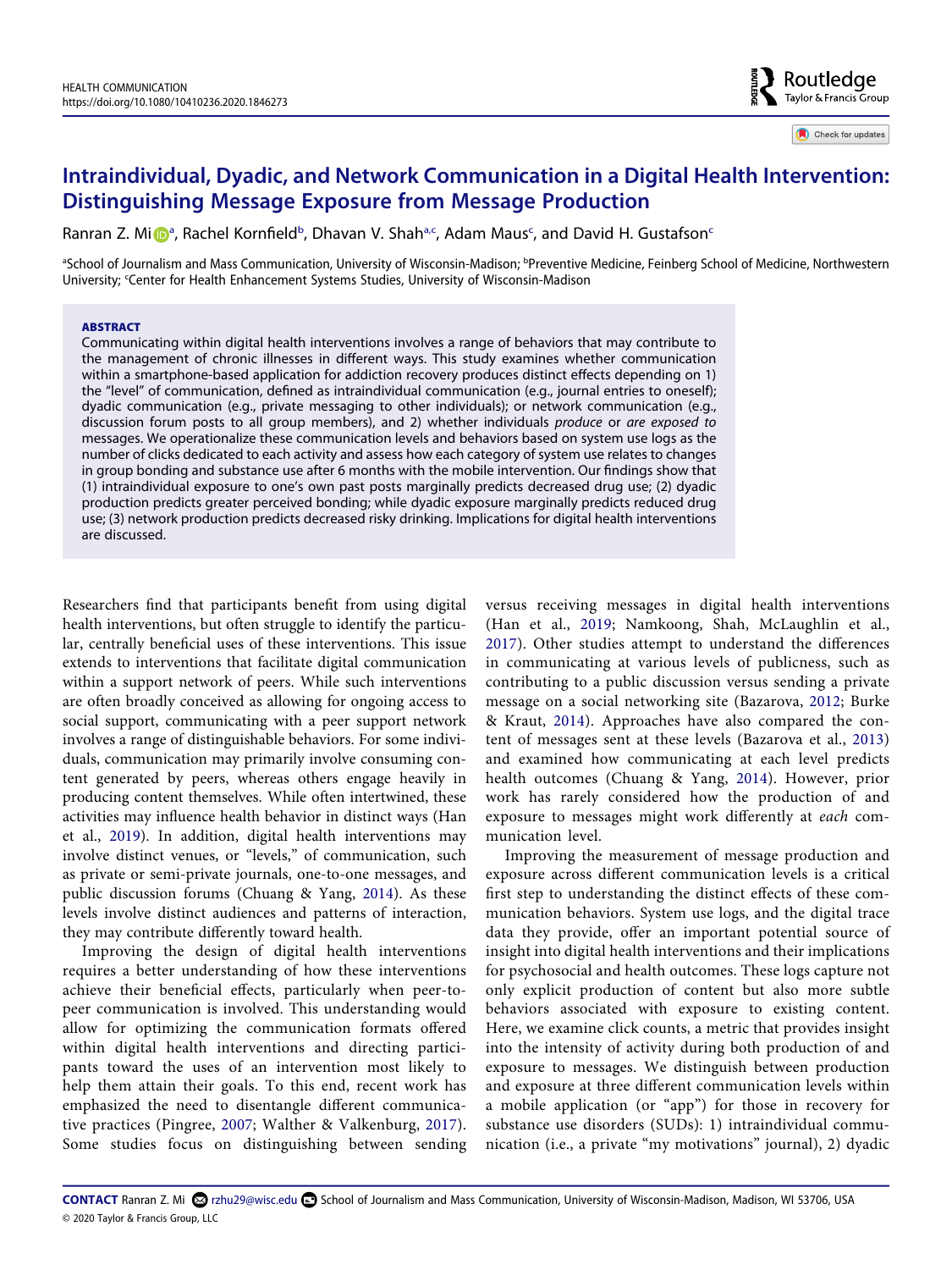communication (i.e., one-to-one messages), and 3) network communication (i.e., a group discussion board).

<span id="page-2-19"></span><span id="page-2-0"></span>We examine these issues in the context of a mobile intervention provided to patients in recovery for SUDs (Ashford et al., [2020\)](#page-9-2). SUDs are among the most common mental health concerns in the US and around the world and lead to negative effects for relationships, quality of life, and health (Substance Abuse and Mental Health Services Administration [SAMHSA], [2019](#page-11-2)). Evidence has begun to accumulate on the benefits of technologies for those in treatment for SUDs, including to provide ongoing access to therapeutic content and reminder systems as well as to connect individuals to supportive others (Nesvåg & McKay, [2018](#page-11-3)).

# <span id="page-2-15"></span>*Literature review*

<span id="page-2-20"></span><span id="page-2-10"></span>Health interventions increasingly rely on digital technology to facilitate behavior change, often via smartphone apps (West & Michie, [2016](#page-12-1)). Many apps and digital health interventions also offer opportunities for peer-to-peer communication (Kornfield et al., [2018;](#page-10-3) Savic et al., [2013\)](#page-11-4). Given online peers' shared experiences, lack of preexisting relationships, and possibilities for anonymity, the disclosure of personal experiences on digital health platforms presents a relatively low risk to participants. These factors allow individuals to seek support around stigmatized health issues (DeAndrea, [2015](#page-10-4)). Rather than relying on overburdened health services, peers may now interact directly through ubiquitous personal technologies like smartphones to exchange support and information that can be crucial for health and wellbeing (Malloch & Taylor, [2019](#page-10-5); Zhang et al., [2017](#page-12-2)).

<span id="page-2-16"></span><span id="page-2-12"></span><span id="page-2-4"></span><span id="page-2-3"></span><span id="page-2-1"></span>Mobile-based peer-to-peer support has also been applied to help those who are in recovery for SUDs involving alcohol and other drugs (Nuamah et al., [2020;](#page-11-5) Quanbeck et al., [2018](#page-11-6)). Given that patients with SUDs already have a high ownership rate of a mobile phone (Ashford et al., [2018\)](#page-9-3) and perceive mobile technology as favorable for the delivery of intervention and treatment (Carreiro et al., [2020](#page-10-6)), the application of m-Health solutions provides a promising direction for recovery interventions. One randomized trial of patients discharged from residential addiction treatment facilities found that accessing a mobile app – A-CHESS – which provided information, communication, and decision-support features, reduced risky drinking days by 57% at follow-up compared to a control group who did not receive the app (Gustafson et al., [2014\)](#page-10-7).

<span id="page-2-18"></span><span id="page-2-11"></span><span id="page-2-7"></span><span id="page-2-5"></span>Communication features are often bundled together in such digital interventions. These may include opportunities to compose journal entries for oneself, message privately within a dyad, or communicate with a group of peers on a discussion board. Communication is also often paired with psychoeducation or other services. Despite designers' and researchers' interest in identifying the mechanisms of action behind digital health interventions (Han et al., [2011](#page-10-8); Lawlor & Kirakowski, [2014](#page-10-9)), such bundled designs introduce challenges in attributing intervention effects to any particular type of system use (Eysenbach et al., [2004](#page-10-10)). In this context, overall effects of system use may disguise the nuanced effects of specific communication behaviors. As with earlier research on television viewing (e.g., Salomon & Cohen, [1978](#page-11-7)), media

<span id="page-2-2"></span>scholars continue to wrestle with multiple conceptions of media use in the digital era (Burke et al., [2011](#page-10-11)).

Researchers of digital health intervention have faced two challenges: 1) the complexity of measuring system use and 2) attributing health outcomes to these well-defined types of use. As with media use in general, retrospective self-reports based on questionnaires represent a flawed solution due to recall bias and reliance on individuals' attentiveness during media use. Digital trace data offer a potential solution to these problems, translating communication processes into discrete activities captured by system use logs. These activities may include the number of logins, time spent using an intervention, the amount of content accessed, and the type of said content (Perski et al., [2017](#page-11-8)). Digital records allow for standard, scalable measurement. However, while trace data are not subject to the recall bias of subjective measures, they introduce new challenges in data management and interpretation. In the next sections, we describe how prior work has conceptualized communication uses of digital health interventions, not only differentiating message production from message exposure but also differentiating communication across different social levels.

#### <span id="page-2-17"></span>*Reception and expression*

<span id="page-2-13"></span>Via the emergence and growth of digital communication and social media, individuals now routinely have the opportunity to act as content creators, and not just consumers of media. As such, individuals may inhabit new social roles in digital platforms that range from passive to active. The emergence of new digital communication ecosystems has therefore required researchers to extend their focus beyond the effects of receiving messages to account for the phenomenon of "expression effects," "sender effects," or "self-effects," referring to the effects that producing content has on the content creator (Namkoong et al., [2013](#page-11-9); Pingree, [2007;](#page-11-0) Valkenburg, [2017](#page-11-10)). Some have even suggested that these expression effects may sometimes surpass those of message exposure (Han et al., [2011](#page-10-8); Kellogg, [1999\)](#page-10-12), as composing messages requires translating one's thoughts into language, as well as packaging an argument or narrative for an audience to make sense of, which may require deeper processing of information and greater consideration of selfpresentation. Therefore, one promising way to conceptualize system use is to differentiate exposure to message content (i.e., viewing existing content) and production of one's own content (i.e., expressing one's own thoughts and feelings).

<span id="page-2-14"></span><span id="page-2-9"></span><span id="page-2-8"></span><span id="page-2-6"></span>A range of empirical studies show distinct antecedents and consequences of message exposure and message production. In the context of social media, studies suggest that when audiences have opportunities to respond to content through posting responses, they may have better recall, be more persuaded, or more cognitively engaged (Gil de Zuniga et al., [2013;](#page-10-13) Nekmat, [2012](#page-11-11)). Moreover, in the context of digital support platforms, a number of studies suggest benefits that come from actively producing content. Han et al. ([2012](#page-10-14)) categorized participants as posters (i.e., those actively generating content), lurkers (i.e., those who read others' content but did not post), and non-users. They found these roles associated with different demographic, disease-related, and psychological factors. Another study among cancer patients showed that those who posted on a support forum reported obtaining more benefits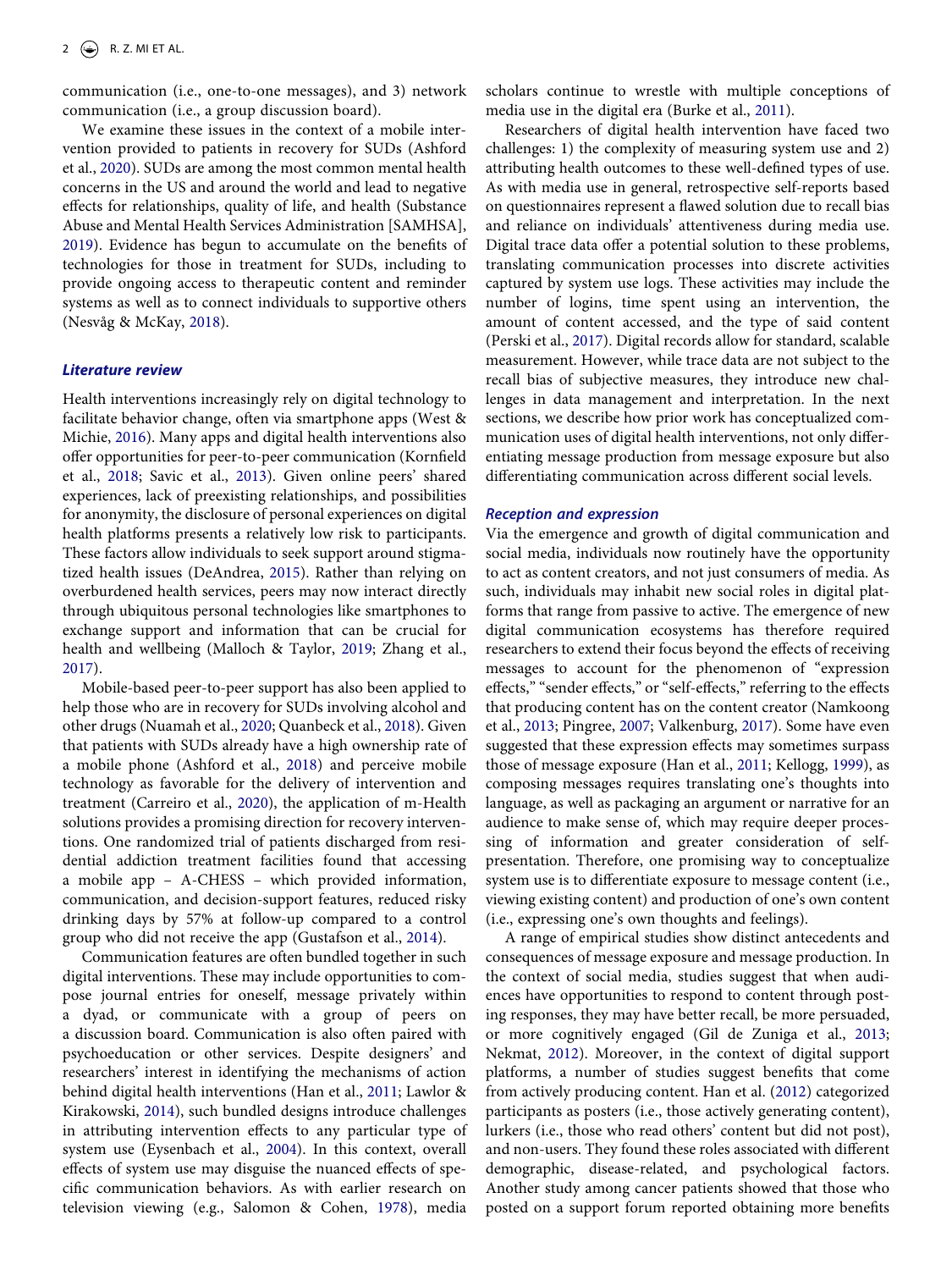<span id="page-3-14"></span><span id="page-3-12"></span><span id="page-3-8"></span>than those who lurked (Setoyama et al., [2011](#page-11-12)). Compared to lurkers, active posters in breast cancer, fibromyalgia, and arthritis groups reported improvement in their social wellbeing (Van Uden-kraan et al., [2008](#page-12-3)). In other studies, active posters experienced greater self-acceptance (McKenna & Bargh, [1998](#page-11-13)), stigma recovery (Lawlor & Kirakowski, [2014\)](#page-10-9), and improved wellbeing among caregivers (Tanis et al., [2011](#page-11-14)). These findings highlight potential benefits of message production, supporting the value of distinguishing production from exposure in digital health interventions.

# <span id="page-3-13"></span>*Levels of communication*

<span id="page-3-3"></span>Distinguishing levels of communication offers another way to investigate the effects of communicating within digital health interventions. Chaffee and Berger ([1987\)](#page-10-15) proposed four levels of communication study: intraindividual, interpersonal, network, and societal. Intraindividual communication refers to the internal processes that occur within an individual as a result of communication activities. Interpersonal communication is built upon the relationship of a dyad or a very small group of participants. The network or organizational level includes communication between larger sets of persons with ongoing relationships, a one-to-many dynamic. When the analysis is expanded to a societal level, communication spans a larger social or cultural system within which individuals are embedded.

<span id="page-3-9"></span><span id="page-3-7"></span><span id="page-3-6"></span><span id="page-3-5"></span><span id="page-3-1"></span><span id="page-3-0"></span>Given that digital health interventions primarily promote change in individuals' health and behavior, the first three levels of communication, rather than the societal level, are the focus of this study. Intraindividual, interpersonal, and network levels of communication are often embedded into the design and affordances of many digital health interventions and, therefore, researchers have recently begun to take these different levels into consideration when analyzing communication data (Namkoong, Shah, Gustafson et al., [2017\)](#page-11-15). For instance, individuals may have opportunities to address *themselves* through journal writing or note-taking venues (Ayobi et al., [2018;](#page-9-4) Gustafson et al., [2011](#page-10-16)). In addition, messages may also be exchanged within a dyad, with only one recipient targeted at a time, or exchanged at the network level for all group members to read. The literature on computer-mediated communication increasingly implicates the online audience as a key factor in how individuals think about and disclose their problems online (Bazarova & Choi, [2014;](#page-9-5) Kornfield & Toma, [2020](#page-10-17)), as well as determining the quality of help and support they receive (Chung, [2014\)](#page-10-18). For instance, private messaging has been associated with "deeper" disclosure on social media platforms (Bazarova & Choi, [2014](#page-9-5)), and uses of social media for dyadic communication have been associated with greater perceived bonding (Burke et al., [2010](#page-10-19)). In contrast, participating within group forums may support access to more diverse perspectives, allowing for meeting participants' informational needs (Chuang & Yang, [2012\)](#page-10-20), or may allow for developing and expressing social identities (Papacharissi, [2012](#page-11-16)). Examining message production and exposure at these different communication levels, rather than coarsely considering communication as a whole, may therefore better reflect the complex interactions afforded by the design of digital health interventions.

# *Operationalizing system use*

While prior research offers insight into the distinct effects of message exposure and production, and communication at different levels, past studies are generally limited by operationalizing communication activities as counts of messages individuals send or receive. Such a strategy provides a relatively "brute force" translation of complex communication behaviors. For instance, in the case of a peer-to-peer discussion board within a health app, an individual may first navigate to the discussion group after opening the app. She may start reading new posts, as well as scrolling to view comments on said posts. Perhaps inspired, she may create her own message, typing and reviewing before hitting "submit." She may then re-read her post, now visible to the board, imagining how others will respond, before going back and editing the message to add an idea or fix a typo. Later on, after opening another part of the app, she may return to her post when notified of a response from another member of her network.

In the above example, while a count of messages would register several messages read and one posted, such a measure would not capture the extent of involvement in these activities. In this study, we examined click count as a measure that captures important variation in participants' communicative behaviors. Clicks capture the frequency with which a function is used or the depth of use within each function (i.e., navigation of sub-functions). Although clicks cannot precisely measure how long each action lasts, we found that idle time (i.e., time that a page remained open after active engagement) represented a substantial obstacle in our data set, with extremely skewed distributions being evident for each "time spent" variable. Therefore, this paper assessed clicks at each level, categorizing uses supporting exposure versus production, as our operationalization of system use.

#### *Exposure and production at each communication level*

We propose that it is not only theoretically rigorous but also practically important for researchers to attend to distinctions between message exposure and message production, as well as differentiating communication levels. Not only do *exposure*  and *production* likely function differently in the process of health behavior change, but they likely trigger specific relational and psychological processes that occur when communicating with oneself, specific others, or a group. This study aims to examine whether message exposure and message production across communication levels will relate differently to perceived bonding and change in risky drinking and drug use among system users. These two modes of communication are deeply entwined, with exposure typically preceding production, but production necessary for exposure. Below, we review literature related to the process of production and then exposure at each level, followed by specific predictions in relation to the outcomes of our interest.

<span id="page-3-11"></span><span id="page-3-10"></span><span id="page-3-4"></span><span id="page-3-2"></span>*Intraindividual: Reading and writing one's own journals.* At the intraindividual level, *production* occurs whenever people actively generate new, purely personal content (e.g., creating a journal entry). To understand the potential benefits of intraindividual production, we draw a connection to Pennebaker's work on "expressive writing" (Pennebaker,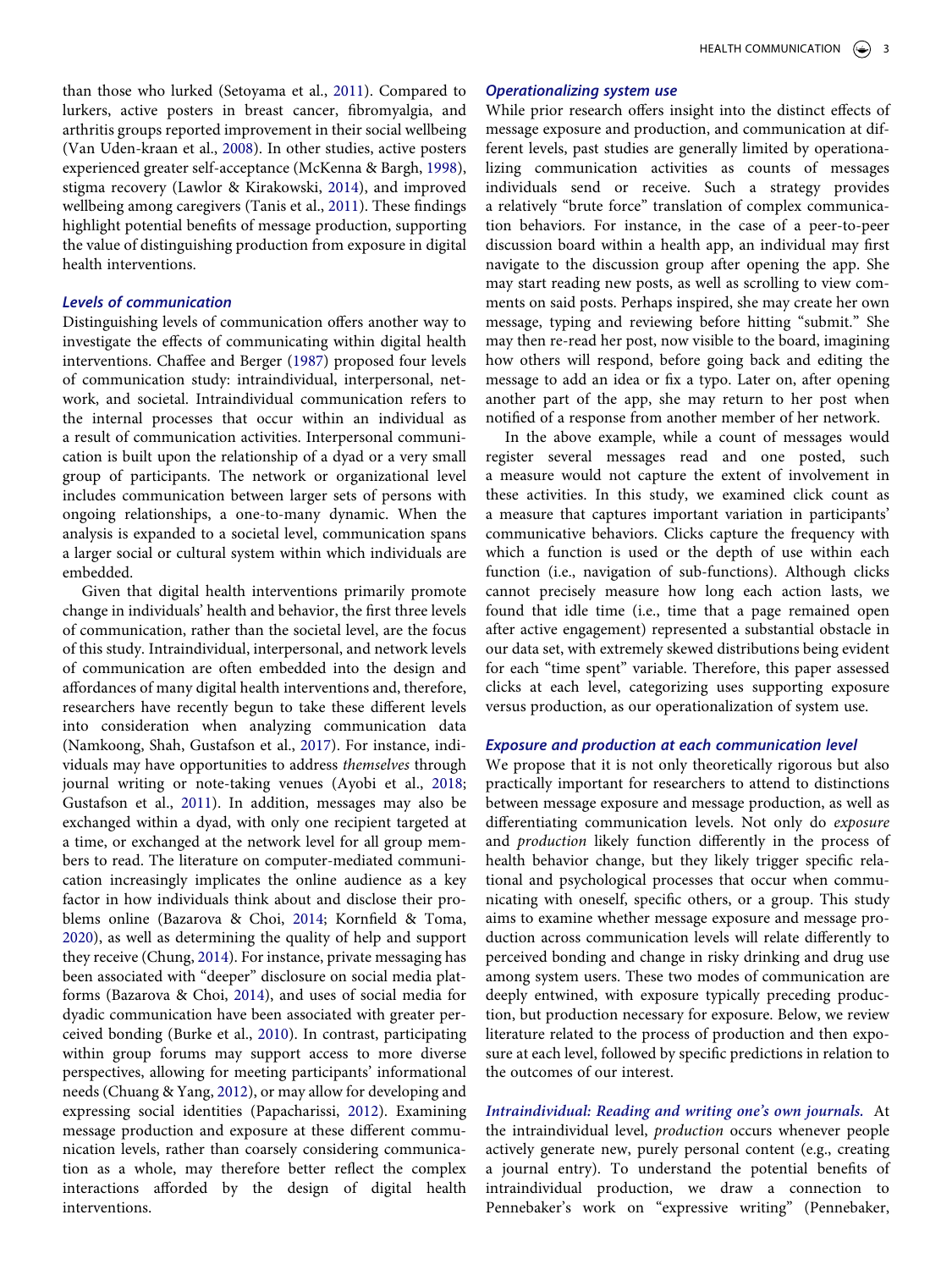<span id="page-4-12"></span>[1997](#page-11-17)). Hundreds of experimental studies have followed this paradigm, with the most common iteration asking participants to write about a challenging or traumatic event or experience for 15 minutes per day, over several days (Smyth & Pennebaker, [2008](#page-11-18)). Results reveal that private writing can provide a range of health benefits at follow-up, as has been explained through a "releasing effect" that writers achieve by expressing their inhibited feelings and thoughts, as well as by the cognitive processing during which writers discover new connections between ideas (Baikie & Wilhelm, [2005;](#page-9-6) Greenberg & Lepore, [2004](#page-10-21)). Thus, many accounts of the benefits of private writing focus on the act of expression itself.

<span id="page-4-9"></span><span id="page-4-8"></span><span id="page-4-7"></span><span id="page-4-2"></span>However, alternative accounts suggest that *exposure* to selfgenerated content (e.g., reading and reflecting on one's previous journal) may also bestow benefits. The potential effect of re-reading private writing can be explained through selfregulation and self-perception accounts. In reference to selfregulation, Lepore et al. ([2002\)](#page-10-22) posited that expressive writing may represent a mastery experience that allows individuals to observe their expressions, monitor their thoughts, and better regulate their emotions. Similarly, King [\(2001](#page-10-23)) suggested that expressive writing provides benefits by prompting the clarification of personal goals and activating a writers' feedback system such that they compare future behaviors to their previously expressed goals, allowing possible adjustment to avoid "going astray." This is also consistent with Bem's [\(1972\)](#page-9-7) selfperception theory, which posits people infer their own attitudes by observing their own behaviors. Re-reading one's own journal may facilitate such observations, revealing personal growth and circumstances that lead to positive changes. By following one's own progress over time, as occurs through reviewing prior writing, individuals may evaluate gaps between self-perception and reality, gaining new insights and motivating changes.

<span id="page-4-18"></span><span id="page-4-3"></span>Some experimental studies provide evidence for the benefits of engaging with one's writing after its composition. In one early study of personal narratives, students wrote about their difficulties in adjusting to the college experience, and a subset of those students was later invited to re-read and edit their writing. This subset showed improved academic outcomes relative to those who did not re-read and edit (Wilson & Linville, [1982](#page-12-4)). Researchers also found that a majority of respondents in expressive writing studies indicated that rather than achieving insight at the point of composition, they obtained benefits as they reflected on their experience after writing, which allowed cognitive processing and the integration of the experiences into their self-concept (Pennebaker et al., [1990\)](#page-11-19). Thus, prior research suggests both that writing privately and reflecting on writing could encourage reevaluation of one's behavior, supporting behavior change. Below, we present a hypothesis connecting intraindividual communication and behavioral outcomes.

<span id="page-4-11"></span>*H1: Intraindividual communication, both (a) producing private journal entries and (b) exposure to one's past entries, will be related to a reduction in risky drinking and drug use.*

*Dyadic: Reading and writing one-to-one messages.* Despite the therapeutic benefits that writers might gain from private

writing and reviewing one's own writing, we regularly seek to disclose our experiences to others. Although many digital platforms afford both group-based and one-to-one messaging, not all users are equally social (Burke et al., [2010\)](#page-10-19). Some prefer to communicate one-to-one, while others opt to interact with a larger number of peers.

<span id="page-4-13"></span><span id="page-4-10"></span><span id="page-4-1"></span>Most interpersonal communication takes a dyadic from (Panko & Kinney, [1992](#page-11-20)). In the context of dyadic communication, *production* refers to composing a message to send to a specific, individual recipient. According to the classic social penetration theory, self-disclosure is the main driver for building and maintaining intimate relationships (Altman & Taylor, [1973\)](#page-9-8). The level of self-disclosure that signals intimacy and relational bonds is highest in a dyad and decreases as group size increases, a trend found in both face-to-face interaction (Solano & Dunnam, [1985](#page-11-21)) and online settings (Bazarova & Choi, [2014\)](#page-9-5). Even though researchers do not often disentangle production from exposure at the dyadic level (Burke et al., [2010;](#page-10-19) Namkoong, Shah, Gustafson et al., [2017\)](#page-11-15), a meta-analysis found that people like their partner more after having disclosed personal information to them (Collins & Miller, [1994\)](#page-10-24). One-on-one self-disclosure may also facilitate working through one's personal problems and is encouraged in mutual help recovery programs (Alcoholics Anonymous, [2019\)](#page-9-9). Seeking help through an ongoing dyadic relationship has been associated with reduced relapse risk (Tonigan & Rice, [2010\)](#page-11-22).

<span id="page-4-17"></span><span id="page-4-15"></span><span id="page-4-6"></span><span id="page-4-5"></span><span id="page-4-0"></span>In contrast, *exposure* at the dyadic level refers to receiving messages from other individuals. The potential benefits of dyadic exposure are suggested by optimal matching theory, which argues that individuals are likely to experience benefits from receiving social support when it is responsive to their particular needs (Cutrona & Russell, [1990\)](#page-10-25). In dyadic communication, with its high level of self-disclosure and individualized responses, there is likely to be consistency between the help solicited and the help received, allowing for support recipients to obtain benefits. Indeed, the social support found in one-to-one messages, as people work to develop and maintain relationships, plays a role in individuals' health and wellbeing (Valkenburg & Peter, [2011](#page-11-23)). Numerous studies have emphasized that strong ties, or close relationships, are a critical source of online social support as compared to weak ties. The perceived support derived from the dyadic exchange has been found to promote well-being (Burke & Kraut, [2013;](#page-10-26) Valkenburg & Peter, [2007](#page-11-24)), and build self-worth in recipients (Thoits, [2011\)](#page-11-25). Given the evidence of benefits from both writing and reading private messages, we hypothesize that both dyadic production and exposure are catalysts for perceived bonding and reductions in risky drinking and drug use. Accordingly, we offer the following hypotheses concerning production and exposure at the dyadic level.

<span id="page-4-16"></span><span id="page-4-14"></span><span id="page-4-4"></span>*H2: Dyadic communication, both (a) producing one-to-one messages and (b) exposure to one-to-one messages, will be related to perceived bonding with others in the online support system.*

*H3: Dyadic communication, both (a) producing one-to-one messages and (b) exposure to one-to-one messages, will be related with a reduction in risky drinking and drug use.*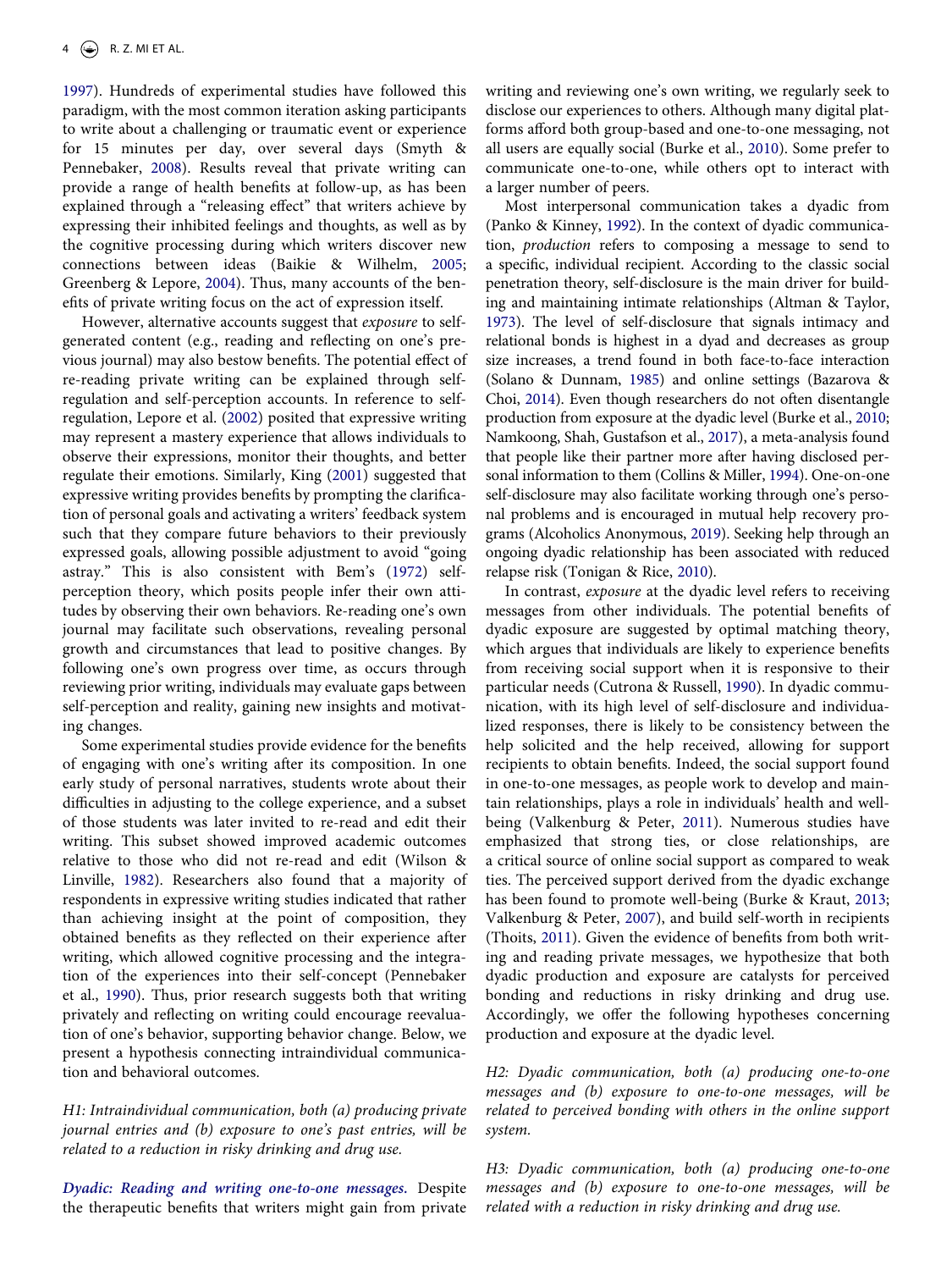<span id="page-5-0"></span>*Network: Reading and writing one-to-many posts.* Audience size is not restricted to one. Often times, a larger number of peers are involved in a digital health intervention (Ancker et al., [2009\)](#page-9-10). At the network level, *production* means constructing a message that can potentially be seen by the entire social network (i.e., those using the intervention), implicating many potential readers rather than one individual. As compared to dyadic private messaging, people are less likely to broadcast intimate information to a larger number of ill-defined audiences, which makes the online public space a less ideal venue to build close relationships (Bazarova & Choi, [2014\)](#page-9-5).

<span id="page-5-4"></span><span id="page-5-2"></span>Yet, there may nonetheless be important benefits to producing messages for larger audiences. Recent studies show that expressing oneself to a group may even outperform private disclosure in reducing both physical and psychological symptoms (MacReady et al., [2011](#page-10-27)). Public commitment is one account that connects public expression to such benefits (Nyer & Dellande, [2010\)](#page-11-26). Studies on public commitment show that individuals are more likely to stick to an action plan once announcing it publicly as they feel pressure to maintain their reputations (Newman et al., [2011;](#page-11-27) Schienker et al., [1994\)](#page-11-28). Moreover, individuals engaging in network communication may be influenced by group norms, adjusting their self-presentation and behavior accordingly, which might further reinforce positive changes.

<span id="page-5-9"></span><span id="page-5-8"></span><span id="page-5-7"></span><span id="page-5-6"></span><span id="page-5-3"></span>*Exposure* at the network level involves viewing content available within a public forum. Research shows that participants in digital health interventions are likely to experience a sense of normalization regarding their condition and gain insights into the management of their own concerns through exposure to the shared experiences of others (Radin, [2006;](#page-11-29) Wright & Bell, [2003\)](#page-12-5). Exposure to one's own posts is also very common within digital health interventions. Toma and Hancock ([2013\)](#page-11-30) found that asking Facebook users to view their personal profiles was associated with boosts in self-esteem, suggesting increases in well-being consistent with viewing previously posted public content and the responses generated. Thus, the potential benefits of network communication might stem from both production and exposure, connecting the individual to the support community and promoting health behavior change. Accordingly, we present our final set of hypotheses related to production and exposure at the network level:

*H4: Network communication, both (a) producing discussion posts and (b) exposure to discussion posts, will be related to perceived bonding with others in the online support system.*

*H5: Network communication, including both (a) producing discussion posts and (b) exposure to discussion posts, will be related with a reduction in risky drinking and drug use.*

#### **Methods**

#### *Platform*

The data analyzed in this study were collected from a mobile health app called Seva – the Sanskrit word for "selfless caring" –

<span id="page-5-5"></span>disseminated to primary care patients with SUDs as part of an implementation trial from 2014 to 2017 (Quanbeck et al., [2014](#page-11-31)). The study was approved by the Medical Sciences Institutional Review Board at the University of Wisconsin– Madison and was pre-registered at ClinicalTrials.gov (NCT01963234). Smartphones were paid for during the study period by the research team and came with the app installed. The app provided *addiction treatment* and *recovery support*  services. The treatment component involved an interactive online curriculum called Therapeutic Education System which has proved efficacious for SUDs in a randomized trial (Bickel et al., [2008\)](#page-10-28). The recovery support services provided resources to help individuals cope with emotional challenges, manage their treatment regimens, track their progress, and communicate with other study participants.

<span id="page-5-1"></span>This research focuses on the communication services embedded in the recovery support component. All participants had access to communication at three levels: journal writing (i.e., the intraindividual communication level), one-to-one messaging (i.e., the dyadic level), and group discussion forums (i.e., the network level). The discussion forum participants were 97% patients with SUDs, 2% clinicians, and 1% research staff.

# *Participants*

Participants were recruited from three Federally Qualified Healthcare Centers (FQHCs) in the United States, with the research team coordinating with clinicians at said FQHCs to identify, consent, and enroll patient participants. Participants received training on how to use the application, and all usage of the app was automatically recorded in a server log over 6 months for data analysis. Each entry included the participant's study ID, the name of the page viewed, and the date and time of each activity. Demographic characteristics and study outcomes came from two waves of survey data, collected, respectively, at baseline (in-person) and after 6 months of access to the application (by telephone).

Among 268 participants who completed the baseline survey and system use training, 147 (47%) were female. The average age was 42.33 (*SD* = 10.77), with the youngest being 21 and the eldest being 66 years old. These participants had completed an average of 12.65 years of education (*SD* = 2.24). Thirty-nine patients (15%) were of Hispanic or Latino origin. The majority indicated that they were White,  $N = 177$  (66%), followed by African American, *N* = 64 (24%), Other, *N* = 16 (6%), and American Indian or Alaskan Native, *N* = 13 (5%). One reported being Asian. Of the 268 participants, 209 (78%) completed the six-month follow-up survey.

#### *Measures*

#### *System use*

Actions related to in-system communication were categorized to reflect intraindividual, dyadic, or network communication, as [Table 1](#page-6-0) shows. Each communication level included activities on several pages of the intervention, representing distinct functions. For example, intraindividual communication involved viewing a summary page of journal entries, or details of a specific journal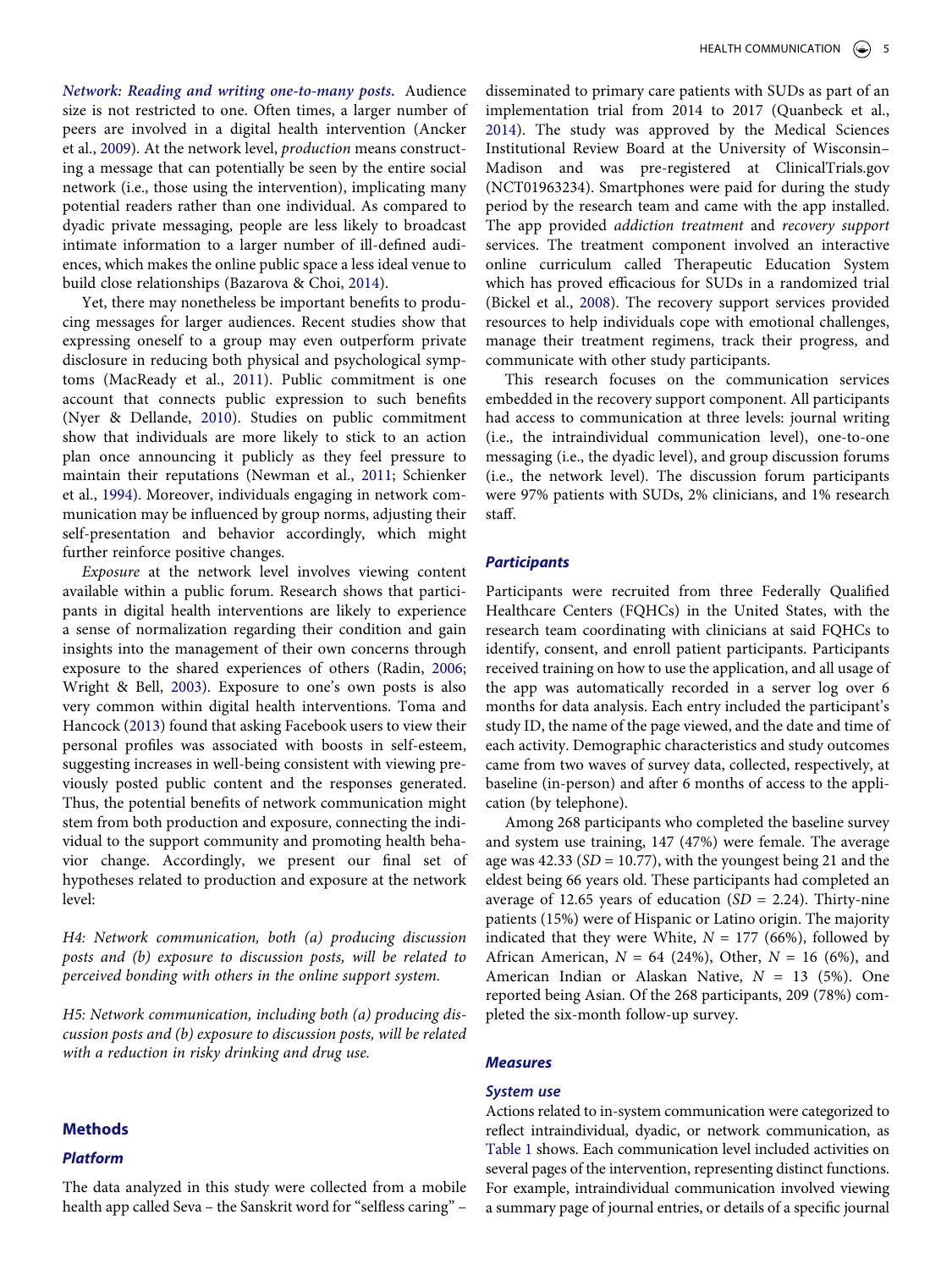#### 6  $\left(\bigstar\right)$  R. Z. MI ET AL.

#### <span id="page-6-0"></span>**Table 1.** Categorization of system uses by communication level and exposure vs. production.

|                                    |                                                                                         | Communication   | Exposure or |
|------------------------------------|-----------------------------------------------------------------------------------------|-----------------|-------------|
| Page Name                          | Description                                                                             | Level           | Production  |
| <b>Recovery Motivation</b>         |                                                                                         |                 |             |
| <b>Recovery Motivation Journal</b> | Browse past motivation journal entries                                                  | Intraindividual | Exposure    |
| <b>Recovery Motivation Photos</b>  | Browse previously uploaded motivational photos                                          | Intraindividual | Exposure    |
| <b>Recovery Motivation Detail</b>  | Read the full content of a motivation journal                                           | Intraindividual | Exposure    |
| Compose or Edit Motivation         | Compose or edit a motivation journal                                                    | Intraindividual | Production  |
| Private messages                   |                                                                                         |                 |             |
| <b>Inbox</b>                       | Browse a preview page showing a list of messages sent from the other user               | Dyadic          | Exposure    |
| Archive                            | Browse a preview page showing a list of messages the user archived                      | Dyadic          | Exposure    |
| Compose or Edit Message            | Compose or edit a message                                                               | Dyadic          | Production  |
| <b>Public Discussion</b>           |                                                                                         |                 |             |
| Groups                             | Browse an index page showing a list of discussion groups                                | <b>Network</b>  | Exposure    |
| <b>Discussion Group</b>            | Browse an entry page to a specific discussion group                                     | Network         | Exposure    |
| Recent                             | Browse a preview page showing all discussion posts, sorted from most recent to<br>least | Network         | Exposure    |
| <b>Discussion Post</b>             | Read the full content of a post                                                         | Network         | Exposure    |
| My Posts                           | Browse a preview page showing a list of past posts generated by the user                | Network         | Exposure    |
| Compose or Edit Discussion         | Compose or edit a post                                                                  | Network         | Production  |
| Post                               |                                                                                         |                 |             |

entry, as well as activities related to adding or editing entries. Pages were also categorized according to whether they represented message consumption (content exposure) or message composition or editing (content production). Measures of system used at each level reflected the participant's total number of interactions (or "clicks") that advanced exposure or production. These clicks were aggregated across each participant's first 6 months of access to the intervention. To compare the effects of differentiated communication behaviors to an overall measure of communication, we also created an additional variable summing click devoted to all our individual communication use measures (i.e., overall communication).

# *Perceived bonding*

The extent to which participants felt they had bonded with others in the digital health intervention was measured using a five-item scale designed for those in SUDs recovery (Namkoong et al., [2013\)](#page-11-9). Participants indicated how often they experienced positive social contact with others on a scale from 1 (Never) to 5 (Nearly Always) (e.g., "I feel stronger knowing that there are others in my situation," "I've been getting emotional support from others dealing with substance abuse," "I am building a bond with others dealing with substance abuse"). Scores were averaged from the individual items, with higher scores indicating higher perceived bonding. This measure was collected at baseline ( $\alpha$  = .87) and at the end of 6 months ( $\alpha$  = .87).

# *Risky drinking*

Participants reported the number of days in the past 30-day period that they reached or exceeded the threshold for binge drinking, defined as four standard drinks in a 2-hour period for men or three standard drinks in a 2-hour period for women and the elderly (Center for Behavioral Health Statistics and Quality, [2018](#page-10-29)). This measure was collected at baseline and repeated at the end of 6 months.

#### <span id="page-6-2"></span>*Drug use*

Participants reported the number of days in the past 30-day period that they used any illegal drugs or abused any prescription medications. This measure was collected at baseline and repeated at the end of 6 months.

## *Control variables*

<span id="page-6-3"></span>Age, gender, education, ethnic group, race, and depression were collected at baseline.<sup>1</sup> The extent to which participants experienced depressive symptoms was also measured at baseline using the Patient Health Questionnaire (PHQ-8, Kroenke et al., [2009\)](#page-10-30). Participants indicated how often during the past 2 weeks they were bothered by symptoms of depression on a scale from 0 (Not at all) to 3 (Nearly Every day). Scores were totaled from the sum of eight items, with higher scores indicating greater depression ( $\alpha$  = .84).

# *Analytic approach*

<span id="page-6-1"></span>We conducted simple linear regression analyses predicting the effects of system usage on our outcomes of interest: perceived bonding, risky drinking, and drug use. For each outcome, since we were interested in change over time, we computed change from the start of the study by subtracting the baseline score from the six-month score (Allison, [1990\)](#page-9-12). We controlled for demographic variables, followed by baseline depression score and number of active login days to account for general mental health and overall system use, respectively. We then regressed message exposure and production across communication levels on change in the dependent variables to test our hypotheses. The predictor variables were entered simultaneously. Descriptive statistics including the means, standard deviations, and correlation matrix for these predictors<sup>[2](#page-9-13)</sup> are provided in [Table 2.](#page-7-0) Analysis was conducted based on a complete case analysis for each outcome.

In a separate model, we also considered that overall communication (regardless of level or production versus exposure) might predict the outcomes of interest. Testing this additional model allows us to understand whether differentiating message production and exposure across different levels allows us to identify new relationships to our outcomes, as compared to communication as a whole. Those results are reported in the Appendix and summarized below.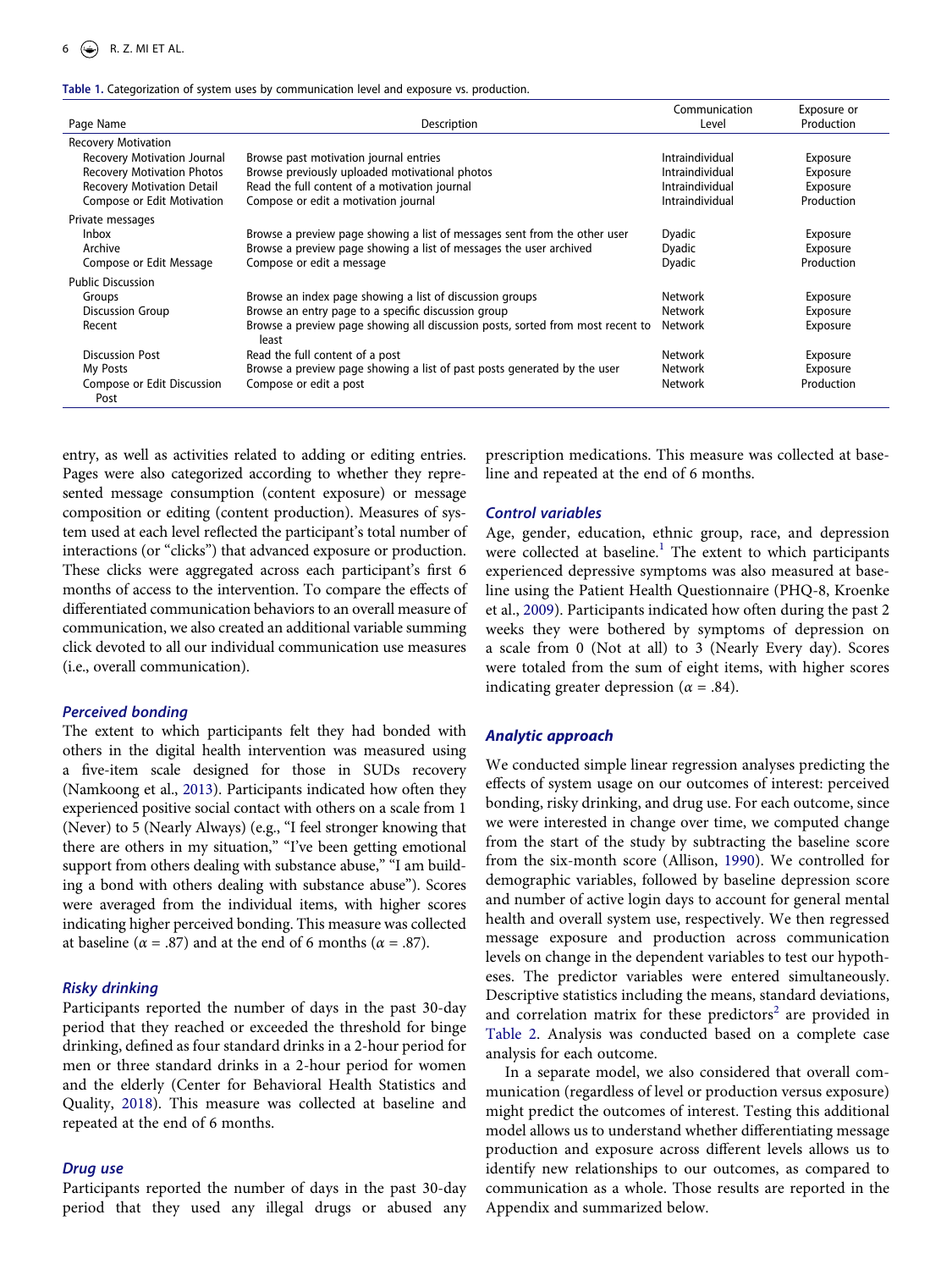<span id="page-7-0"></span>**Table 2.** Descriptive statistics and correlations for system use predictors.

| Predictors                              | Mean (SD)       |                          |           |           |           |           |
|-----------------------------------------|-----------------|--------------------------|-----------|-----------|-----------|-----------|
| 1. Clicks on Intraindividual exposure   | 6.84 (13.89)    | $\overline{\phantom{a}}$ |           |           |           |           |
| 2. Clicks on intraindividual production | 22.03 (35.78)   | $0.75***$                | -         |           |           |           |
| 3. Clicks on dyadic exposure            | 491.71 (929.27) | $0.48***$                | $0.26***$ |           |           |           |
| 4. Clicks on dyadic production          | 0.62(1.37)      | $0.21***$                | $0.18***$ | $0.64***$ |           |           |
| 5. Clicks on network exposure           | 3.35(5.57)      | $0.38***$                | $0.24***$ | $0.54***$ | $0.31***$ |           |
| 6. Clicks on network production         | 12.83 (23.72)   | $0.30***$                | $0.28***$ | $0.49***$ | $0.49***$ | $0.61***$ |
| Overall communication                   | 537.38 (971.80) |                          |           |           |           |           |

\*\**p* < .01. \*\*\**p* < .001

#### **Results**

Our dependent variables – perceived bonding, risky drinking days, and drug use days – all saw improvements in aggregate over the 6-month period. [Table 3](#page-7-1) shows the mean and standard deviation for each dependent variable at baseline and at 6 months.

For change in perceived bonding, older participants reported less perceived bonding (see [Table 4](#page-7-2) for details). When message production and exposure across the three communication levels were entered as predictors, dyadic production was found to significantly predict perceived bonding,  $\beta$  = .205,  $p$  = .033, indicating that participants who engaged more in the production of one-to-one messages perceived increased bonding with others over the 6-month period. Overall communication, however, (see Appendix [Table A1](#page-12-6)  for the full model) was not associated with perceived bonding change,  $\beta = -.001$ ,  $p = .988$ .

For change in risky drinking days, message production at the network level proved to be a significant predictor,

<span id="page-7-1"></span>

| Table 3. Descriptive statistics of health measures at baseline and 6-month. |  |
|-----------------------------------------------------------------------------|--|
|-----------------------------------------------------------------------------|--|

|          | <b>Baseline</b> |      | 6-month |      |
|----------|-----------------|------|---------|------|
|          | Mean            | SD   | Mean    | SD   |
| Bonding  | 3.52            | 1.02 | 3.86    | 1.06 |
| Drinking | 1.25            | 3.77 | 0.69    | 2.56 |
| Drug use | 3.22            | 7.57 | 2.14    | 6.55 |

Only those who stayed through 6-month period are reported here for baseline statistics.

 $\beta$  = -.219,  $p$  = .033, suggesting that individuals who engaged more in the production of messages for the group discussion board had reduced risky drinking days over the 6-month period. In contrast, overall communication was not associated with change in risky drinking days,  $\beta$  = -.044,  $p$  = .571.

For changes in drug use days, older participants and those who were less depressed reported a reduction in drug use days. Our data also revealed that when exposure and production were examined at each level, both intraindividual exposure, *β* = −.223, *p* = .070, and dyadic exposure, *β* = −.202, *p* = .068, trended toward significance in predicting decreased drug use days. This trend suggests that individuals who viewed, rather than produced, more personal motivation journals and one-toone messages are also more likely to reduce drug use over the 6-month period. Overall communication was also marginally associated with reduction in drug use days,  $\beta$  = -0.135, *p* = .074. [Table 5](#page-8-0) summarizes our findings in relation to our hypotheses.

# **Discussion**

<span id="page-7-3"></span>Scholars have long considered ways to design digital health interventions to foster health behavior change (Cassell et al., [1998](#page-10-31)); however, little work has considered the distinct roles that may be played by message exposure and production as they occur at different communication levels: intraindividual, dyadic, and network. To address this gap, we assessed communication behaviors and their distinct effects in the context of a mobile support application for SUDs recovery, testing whether message exposure and production have different

<span id="page-7-2"></span>

| Table 4. Regression models predicting change over the 6-month period in perceived bonding, risky drinking, and drug use. |  |  |  |  |  |
|--------------------------------------------------------------------------------------------------------------------------|--|--|--|--|--|
|--------------------------------------------------------------------------------------------------------------------------|--|--|--|--|--|

|                            | Perceived bonding            | Risky drinking days | Drug use days                |
|----------------------------|------------------------------|---------------------|------------------------------|
| n                          | 201                          | 202                 | 199                          |
| Age                        | $-0.226**$ (0.07)            | 0.086(0.08)         | $0.165*$ (0.07)              |
| Gender <sup>a</sup>        | $-0.105(0.07)$               | 0.038(0.07)         | $-0.005(0.07)$               |
| Education <sup>b</sup>     | $-0.138$ <sup>†</sup> (0.07) | $-0.087(0.07)$      | 0.039(0.07)                  |
| Hispanic <sup>c</sup>      | 0.101(0.07)                  | 0.073(0.08)         | 0.014(0.07)                  |
| Race: White <sup>d</sup>   | $-0.099(0.07)$               | $-0.023(0.08)$      | 0.064(0.08)                  |
| Depression                 | $0.119^{\dagger}$ (0.07)     | $-0.080(0.07)$      | $-0.189**$ (0.07)            |
| Login days                 | $-0.008(0.07)$               | $-0.010(0.08)$      | 0.089(0.07)                  |
| Intraindividual exposure   | $-0.092(0.12)$               | 0.059(0.13)         | $-0.223$ <sup>†</sup> (0.12) |
| Intraindividual production | 0.070(0.11)                  | $-0.086(0.11)$      | 0.087(0.11)                  |
| Dyadic exposure            | 0.022(0.11)                  | 0.035(0.12)         | $-0.202$ <sup>T</sup> (0.11) |
| Dyadic production          | $0.205*$ (0.10)              | 0.127(0.10)         | 0.085(0.10)                  |
| Network exposure           | $-0.004(0.10)$               | 0.024(0.10)         | $-0.056(0.10)$               |
| Network production         | $-0.087(0.10)$               | $-0.219*$ (0.10)    | 0.116(0.10)                  |
| Total $R^2$ (F)            | $0.161**$ (2.75)             | 0.060(0.92)         | $0.158**$ (2.67)             |

Standardized Regression Coefficients (standard errors in parentheses) are reported.

<sup>a</sup> $1 =$  male, 2 = female. <sup>b</sup>Years of education. <sup>c</sup>0 = no, 1 = yes. <sup>d</sup>0 = nonwhite, 1 = white.<br><sup>†</sup>p < 10 <sup>\*</sup>p < 05 <sup>\*\*p</sup> < 01 <sup>\*\*\*p</sup> < 001

 $^{+}p$  < .10  $^{*}p$  < .05.  $^{**}p$  < .01.  $^{***}p$  < .001.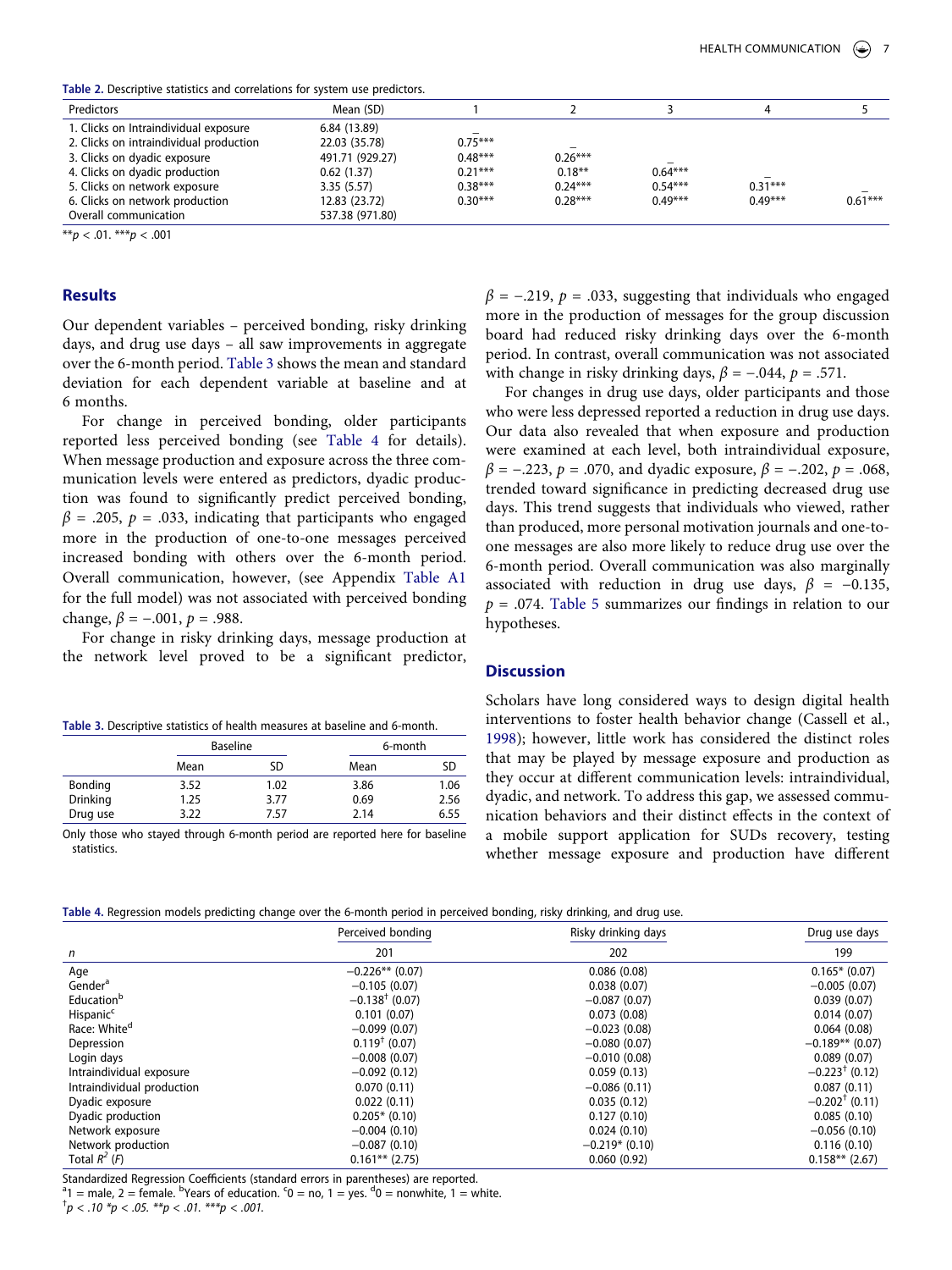#### <span id="page-8-0"></span>**Table 5.** Hypotheses testing results.

|       | Hypothesized association                            | Results             |
|-------|-----------------------------------------------------|---------------------|
| H1(a) | Intraindividual production predicts behavior change | Not supported       |
| H1(b) | Intraindividual exposure predicts behavior change   | Partially supported |
| H2(a) | Dyadic production predicts perceived bonding        | Supported           |
| H2(b) | Dyadic exposure predicts perceived bonding          | Not supported       |
| H3(a) | Dyadic production predicts behavior change          | Not supported       |
| H3(b) | Dyadic exposure predicts behavior change            | Partially supported |
| H4(a) | Network production predicts perceived bonding       | Not supported       |
| H4(b) | Network exposure predicts perceived bonding         | Not supported       |
| H5(a) | Network production predicts behavior change         | Partially supported |
| H5(b) | Network exposure predicts behavior change           | Not supported       |

health effects depending on whether individuals are communicating with themselves, within dyads, or with a group. Our results suggested that exposure and production function differently at each communication level. We found that (1) intraindividual *exposure* marginally predicted decreased drug use; (2) dyadic *production* enhanced perceived bonding, while dyadic *exposure* marginally predicted reduced drug use; and (3) network *production* predicted decreased risky drinking. We will discuss the implications of these findings for measuring and theorizing expression effects in digital media, as well as for refining the design of digital support forums.

Our results suggest, first, that measures of overall communication might not be adequate in revealing some nuanced effects of exposure and production. Specifically, when examining communication as a whole (i.e., total clicks devoted to communication activities), it was only marginally associated with one of our outcomes of interest: reduced drug use days. Yet additional relationships of communication emerged through disentangling exposure and production occurring at each communication level, with actions related to message production significantly predicting both relationship building and behavior change. Thus, examining communication overall may disguise nuanced effects that can be disentangled through the categorization of system use logs.

<span id="page-8-1"></span>As far as theoretical implications, our findings broadly provide support for the importance of message production and not just exposure, supporting the "expression effects" paradigm. Expansion of digital communication has played a disruptive role in media effects research, as anyone with access to the Internet access and digital tools (e.g., laptops, smartphones) can now reach audiences on a potentially large scale, and to act as a message sender, receiver, or both (Ball-Rokeach & Reardon, [1988\)](#page-9-14). These expression effects have been hypothesized to exceed those of message exposure, which is consistent with our general pattern of findings here. The potential effects of producing one's own content have been explained through a number of accounts related to self-persuasion, selfconcept change, and productive processing of one's experience and viewpoints (Valkenburg, [2017\)](#page-11-10). Yet, given the early stage of this research paradigm, it has been largely unclear which mechanism might be implicated when communicating in differing online venues.

Our findings add nuance to the expression effects literature by suggesting that message production may have different outcomes, and different mechanisms, depending on the level of communication. Prior work has suggested that exchanging one-to-one messages may be important, within a dyad, to the extent that they signal relational intimacy, build a sense of connection, and promote health-related outcomes (Burke et al., [2010](#page-10-19); Collins & Miller, [1994](#page-10-24); Valkenburg & Peter, [2011](#page-11-23)). However, levels of engagement in production and exposure-related behaviors have not generally been distinguished. Our findings suggest that the act of messages production, rather than exposure, at dyadic level may be particularly associated with perceiving oneself as close to others, perhaps because of participants' acute awareness of the vulnerability involved in self-disclosure. We also found a marginal effect of exposure to dyadic messages on substance use, which could be consistent with the benefits of social support in recovery (Han et al., [2019\)](#page-10-0), including informational and emotional support that can guide and motivate recipients' recovery process. Yet, this marginal effect requires verification.

For the network level of communication, the production of public posts was linked with changes in health behavior, specifically decreased risky drinking. This may indicate, consistent with the public commitment literature (Nyer & Dellande, [2010](#page-11-26)), that individuals who expressed themselves publicly may have felt greater motivation to live up to their expressed intentions to reduce their alcohol abuse. Further research is needed to test the specific mechanisms through which producing messages at the network level may have predicted substance abuse.

In contrast, at the intraindividual level, the production of new content was not associated with behavioral outcomes. Furthermore, we found that exposure to one's past writing was marginally associated with reduced drug use. While additional studies in larger samples should be undertaken to confirm the revealed exposure effect, this finding suggests the potential importance of reflecting on one's own private writing, rather than the act of writing it, as would be potentially consistent with self-regulation (Lepore et al., [2002](#page-10-22)) and selfperception (Bem, [1972\)](#page-9-7) accounts of private writing. These accounts suggest that private writing benefits individuals because it produces a record of their commitments and personal qualities, against which writers can measure their present performance. In the recovery context, viewing one's recovery journal might translate into behavioral change by reminding people why they are in recovery and why it is important to stick with it.

Our findings suggest several implications for the design of digital health interventions. First, given our findings related to the potential benefits of intraindividual message exposure,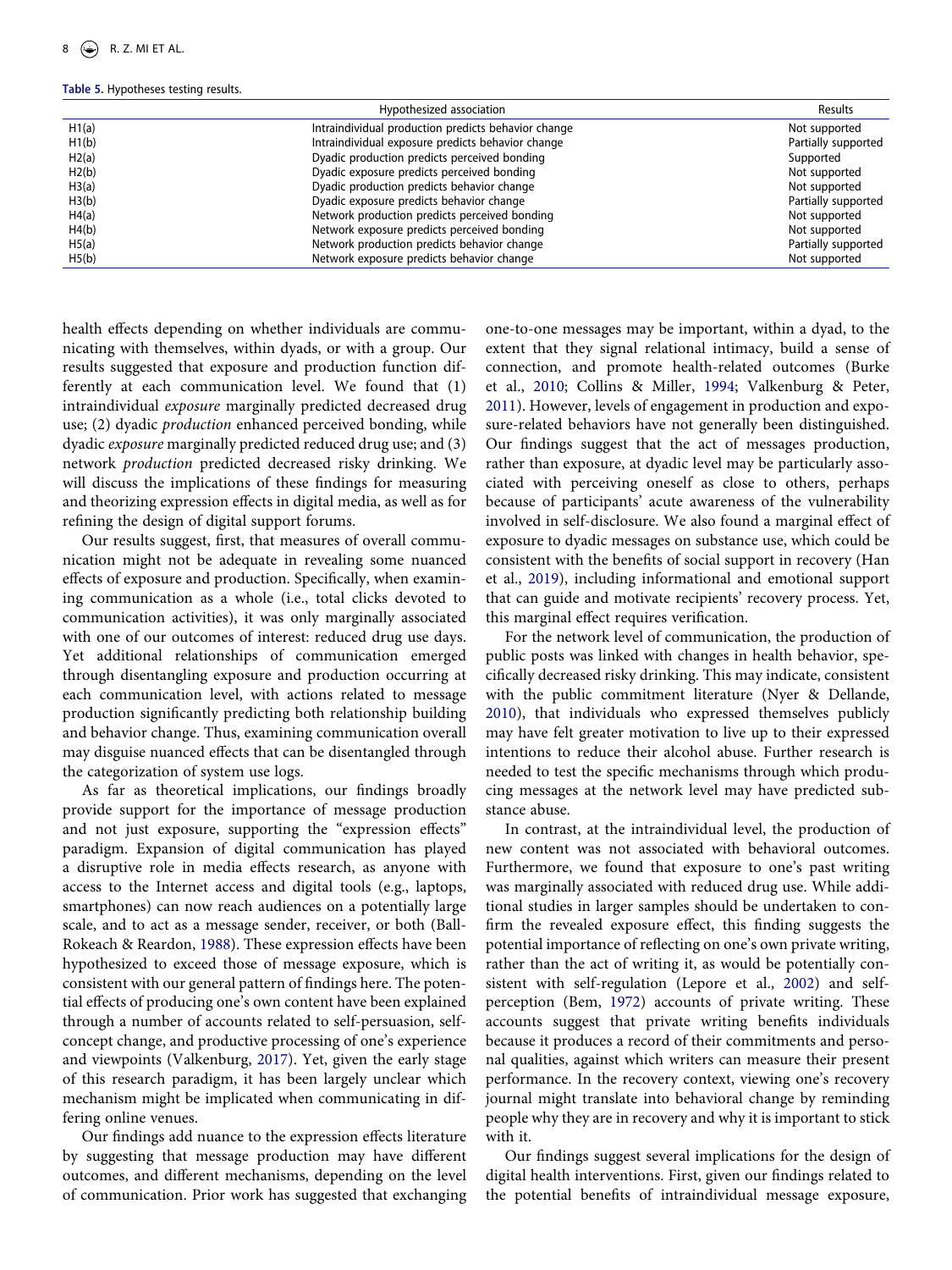intervention design might consider ways to prompt review of self-created content. For instance, the system might use notifications to prompt users to review their own past journals, perhaps targeting those moments where recovery motivation is waning. Such a reflection process might help individuals in recovery recognize their progress or remind them of their "better selves." Second, the findings regarding the benefits of message production at the dyadic and network level suggest that those designing health interventions might encourage these interactions.

We should also acknowledge that this study has several limitations. The nature of our analysis is correlational, with changes between baseline and 6 months related to communication behaviors taking place during the same timeframe. Therefore, it is impossible to determine a causal relationship between these variables, although we have tried to control for variables that could introduce confounding. Accordingly, the results need to be interpreted with caution. Future research might systematically manipulate the communication features available at different communication levels (e.g., lock the journal writing function for participants in one condition and lock the private message section for the other, etc.). Such a design would allow us to identify the causal effects of each type of system use.

<span id="page-9-15"></span>Additionally, the current study relied solely on system use logs as an objective and efficient measure of communication behaviors, yet these findings could be extended through an examination that considers the content of messages. A range of past studies have examined how health outcomes may be predicted by the particular ways that individuals communicate in support forums. This work highlights potential benefits of giving and receiving supportive messages (Han et al., [2011,](#page-10-8) [2019](#page-10-0); Yoo et al., [2014](#page-12-7)), and also points to potential benefits of processing one's own experience more deeply within support forums (Kornfield et al., [2018](#page-10-3)). A promising future research direction would be to combine message content coding with system logs, an approach which may stand to shed some light on why these levels of communication had their distinct relationships with the focal outcomes. For instance, interacting at different levels may call forth different types of communication, with public commitments perhaps being disproportionately elicited within the public forum, or empathy expressions within dyadic messages. Thus, future work might examine whether levels of communication have distinct effects on health-related outcomes via the ways they shape the content of communication exchanged.

Last, due to multicollinearity issues, we were not able to enter the interaction terms between these independent variables in addition to their main effects. As participants tend to engage in multiple communication functions within digital health interventions, future work may wish to examine interactions between communication behaviors occurring at different levels. We also encourage future research to adopt other modeling techniques (e.g., time series modeling) to reveal how one type of system use motivates other sub-function utilization (Chung, [2014](#page-10-18)). Combining more dynamic analytic techniques with content coded message posts, all while distinguishing between production and consumption of these messages at different communication levels, would open up new research avenues and insights.

#### **Notes**

- <span id="page-9-11"></span>1. Survey and coding details are available from the corresponding author.
- <span id="page-9-13"></span>2. We computed variance inflation factor (VIF) score for all predictors entered simultaneously in our regression model. With all VIF scores below 4.0, we determined that our models did not suffer from multicollinearity issues.

## **Funding**

This work was supported by the National Institute on Drug Abuse [R01DA034279] and the National Institute of Mental Health [T32MH115882].

## **ORCID**

Ranran Z. Mi D http://orcid.org/0000-0003-2113-3876

#### **References**

- <span id="page-9-9"></span>Alcoholics Anonymous. [\(2019\)](#page-4-0). *Questions & answers on sponsorship*. [https://www.aa.org/assets/en\\_US/p-15\\_Q&AonSpon.pdf](https://www.aa.org/assets/en_US/p-15_Q%26AonSpon.pdf)
- <span id="page-9-12"></span>Allison, P. D. ([1990\)](#page-6-1). Change scores as dependent variables in regression analysis. *Sociological Methodology*, *20*, 93–114. [https://doi.org/10.2307/](https://doi.org/10.2307/271083) [271083](https://doi.org/10.2307/271083)
- <span id="page-9-8"></span>Altman, I., & Taylor, D. A. [\(1973\)](#page-4-1). *Social penetration: The development of interpersonal relationships*. Holt, Rinehart, & Winston.
- <span id="page-9-10"></span>Ancker, J. S., Carpenter, K. M., Greene, P., Hoffman, R., Kukafka, R., Marlow, L. A., Prigerson, H. G., & Quillin, J. M. [\(2009](#page-5-0)). Peer-to-peer communication, cancer prevention, and the Internet. *Journal of Health Communication*, *14*(S1), 38–46. [https://doi.org/10.1080/](https://doi.org/10.1080/10810730902806760)  [10810730902806760](https://doi.org/10.1080/10810730902806760)
- <span id="page-9-2"></span>Ashford, R. D., Bergman, B. G., Kelly, J. F., & Curtis, B. [\(2020\)](#page-2-0). Systematic review: Digital recovery support services used to support substance use disorder recovery. *Human Behavior and Emerging Technologies*, *2*(1), 18–32. <https://doi.org/10.1002/hbe2.148>
- <span id="page-9-3"></span>Ashford, R. D., Lynch, K., & Curtis, B. ([2018](#page-2-1)). Technology and social media use among patients enrolled in outpatient addiction treatment programs: Cross-sectional survey study. *Journal of Medical Internet Research*, *20*(3), Article e84. <https://doi.org/10.2196/jmir.9172>
- <span id="page-9-4"></span>Ayobi, A., Sonne, T., Marshall, P., & Cox, A. L. ([2018\)](#page-3-0). Flexible and mindful self-tracking: Design implications from paper bullet journals. *CHI'18 Proceedings of the 2018 CHI Conference on Human Factors in Computing Systems*, 1–14. <https://doi.org/10.1145/3173574.3173602>
- <span id="page-9-6"></span>Baikie, K. A., & Wilhelm, K. ([2005\)](#page-4-2). Emotional and physical health benefits of expressive writing. *Advances in Psychiatric Treatment*, *11*  (5), 338–346. <https://doi.org/10.1192/apt.11.5.338>
- <span id="page-9-14"></span>Ball-Rokeach, S. J., & Reardon, K. ([1988](#page-8-1)). Monologue, dialogue, and telelog: Comparing an emergent form of communication with traditional forms. In R. Hawkins, I. Wiemann, & S. Pingree (Eds.), *Advancing communication science: Merging mass and interpersonal processes* (pp. 135–161). Sage.
- <span id="page-9-0"></span>Bazarova, N. N. [\(2012](#page-1-2)). Public intimacy: Disclosure interpretation and social judgments on Facebook. *Journal of Communication*, *62*(5), 815–832. <https://doi.org/10.1111/j.1460-2466.2012.01664.x>
- <span id="page-9-5"></span>Bazarova, N. N., & Choi, Y. H. ([2014\)](#page-3-1). Self-disclosure in social media: Extending the functional approach to disclosure motivations and characteristics on social network sites. *Journal of Communication*, *64*(4), 635–657. <https://doi.org/10.1111/jcom.12106>
- <span id="page-9-1"></span>Bazarova, N. N., Taft, J. G., Choi, Y. H., & Cosley, D. ([2013\)](#page-1-3). Managing impressions and relationships on Facebook: Self-presentational and relational concerns revealed through the analysis of language style. *Journal of Language and Social Psychology*, *32*(2), 121–141. [https://](https://doi.org/10.1177/0261927X12456384) [doi.org/10.1177/0261927X12456384](https://doi.org/10.1177/0261927X12456384)
- <span id="page-9-7"></span>Bem, D. J. [\(1972\)](#page-4-3). Self-perception theory. *Advances in Experimental Social Psychology*, *6*, 1–62. [https://doi.org/10.1016/S0065-2601\(08\)60024-6](https://doi.org/10.1016/S0065-2601(08)60024-6)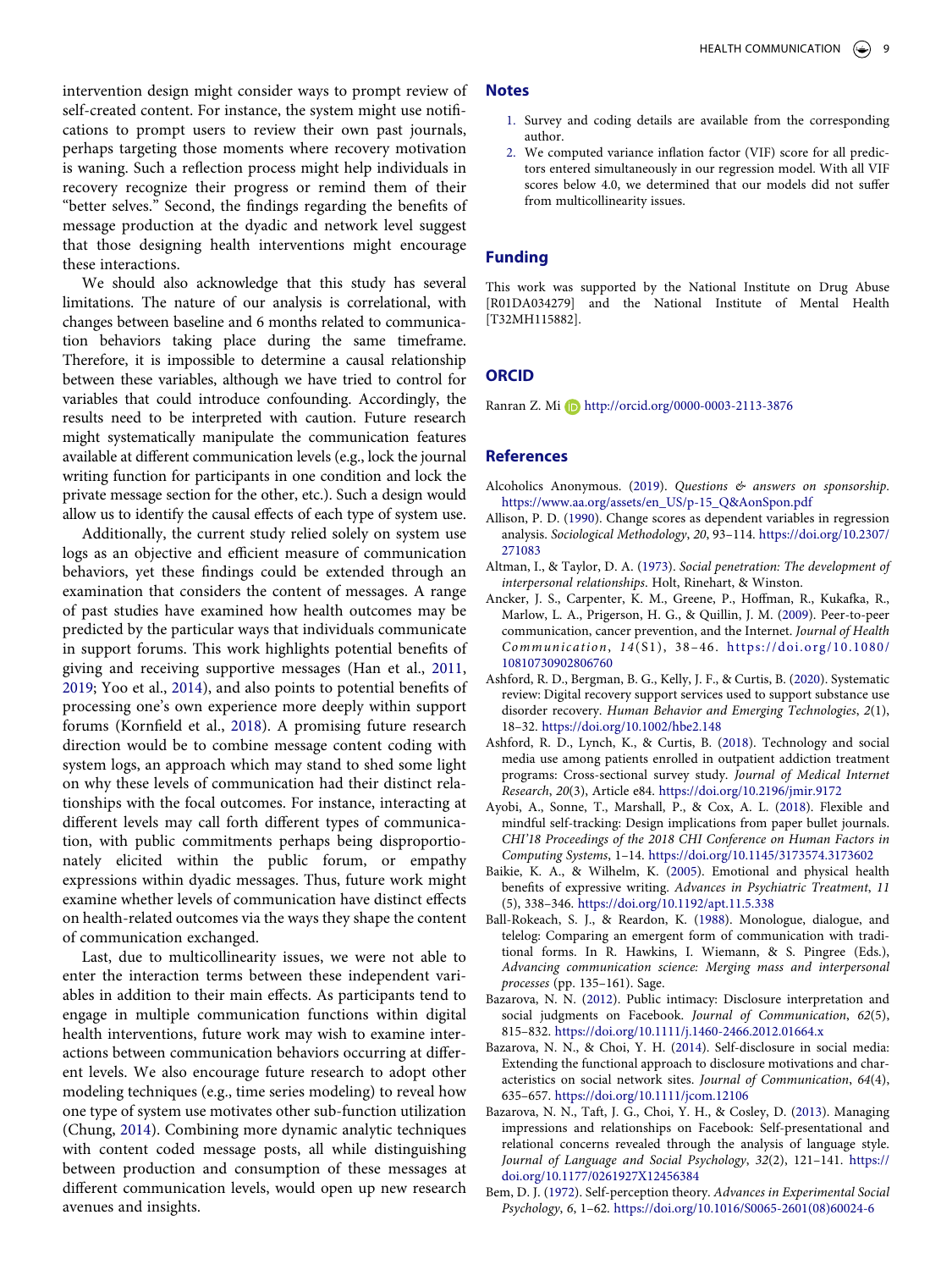- <span id="page-10-28"></span>Bickel, W. K., Marsch, L. A., Buchhalter, A. R., & Badger, G. J. ([2008](#page-5-1)). Computerized behavior therapy for opioid-dependent outpatients: A randomized controlled trial. *Experimental and Clinical Psychopharmacology*, *16*(2), 132–143. [https://doi.org/10.1037/1064-](https://doi.org/10.1037/1064-1297.16.2.132) [1297.16.2.132](https://doi.org/10.1037/1064-1297.16.2.132)
- <span id="page-10-26"></span>Burke, M., & Kraut, R. [\(2013](#page-4-4)). Using Facebook after losing a job: Differential benefits of strong and weak ties. *CSCW'13: Proceedings of the 2013 Conference on Computer Supported Cooperative Work*, 1419–1430. <https://doi.org/10.1145/2441776.2441936>
- <span id="page-10-11"></span>Burke, M., Kraut, R., & Marlow, C. ([2011](#page-2-2)). Social capital on Facebook: Differentiating uses and users. *CHI'11: Proceedings of the SIGCHI Conference on Human Factors in Computing Systems*, 571–580. <https://doi.org/10.1145/1978942.1979023>
- <span id="page-10-2"></span>Burke, M., & Kraut, R. E. ([2014\)](#page-1-4). Growing closer on Facebook: Changes in tie strength through social network site use. *CHI'14: Proceedings of the SIGCHI Conference on Human Factors in Computing Systems*, 4187–4196. <https://doi.org/10.1145/2556288.2557094>
- <span id="page-10-19"></span>Burke, M., Marlow, C., & Lento, T. ([2010](#page-3-2)). Social network activity and social well-being. *CHI'10: Proceedings of the SIGCHI Conference on Human Factors in Computing Systems*, 1909–1912. [https://doi.org/10.](https://doi.org/10.1145/1753326.1753613) [1145/1753326.1753613](https://doi.org/10.1145/1753326.1753613)
- <span id="page-10-6"></span>Carreiro, S., Newcomb, M., Leach, R., Ostrowski, S., Boudreaux, E. D., & Amante, D. ([2020](#page-2-3)). Current reporting of usability and impact of mHealth interventions for substance use disorder: A systematic review. *Drug and Alcohol Dependence*, *215*, Article 108201. [https://](https://doi.org/10.1016/j.drugalcdep.2020.108201) [doi.org/10.1016/j.drugalcdep.2020.108201](https://doi.org/10.1016/j.drugalcdep.2020.108201)
- <span id="page-10-31"></span>Cassell, M. M., Jackson, C., & Cheuvront, B. [\(1998](#page-7-3)). Health communication on the Internet: An effective channel for health behavior change? *Journal of Health Communication*, *3*(1), 71–79. [https://doi.org/10.1080/](https://doi.org/10.1080/108107398127517) [108107398127517](https://doi.org/10.1080/108107398127517)
- <span id="page-10-29"></span>Center for Behavioral Health Statistics and Quality. ([2018\)](#page-6-2). *2017 National Survey on Drug Use and Health: Methodological summary and definitions*. Substance Abuse and Mental Health Services Administration. [https://www.samhsa.gov/data/report/2017](https://www.samhsa.gov/data/report/2017-methodological-summary-and-definitions)  [methodological-summary-and-definitions](https://www.samhsa.gov/data/report/2017-methodological-summary-and-definitions)
- <span id="page-10-15"></span>Chaffee, S. H., & Berger, C. R. [\(1987](#page-3-3)). What communication scientists do. In C. R. Berger & S. H. Chaffee (Eds.), *The handbook of communication science* (pp. 99–122). Sage.
- <span id="page-10-20"></span>Chuang, K. Y., & Yang, C. C. ([2012\)](#page-3-4). A study of informational support exchanges in MedHelp alcoholism community. In S. J. Yang, A. M. Greenberg, & M. Endsley (Eds.), *Social computing, behavioralcultural modeling, and prediction* (pp. 9–17). Springer. [https://doi.org/](https://doi.org/10.1007/978-3-642-29047-3_2) [10.1007/978-3-642-29047-3\\_2](https://doi.org/10.1007/978-3-642-29047-3_2)
- <span id="page-10-1"></span>Chuang, K. Y., & Yang, C. C. ([2014](#page-1-5)). Informational support exchanges using different computer-mediated communication formats in a social media alcoholism community. *Journal of the Association for Information Science and Technology*, *65*(1), 37–52. [https://doi.org/10.](https://doi.org/10.1002/asi.22960)  [1002/asi.22960](https://doi.org/10.1002/asi.22960)
- <span id="page-10-18"></span>Chung, J. E. [\(2014](#page-3-5)). Social networking in online support groups for health: How online social networking benefits patients. *Journal of Health Communication*, *19*(6), 639–659. [https://doi.org/10.1080/10810730.](https://doi.org/10.1080/10810730.2012.757396) [2012.757396](https://doi.org/10.1080/10810730.2012.757396)
- <span id="page-10-24"></span>Collins, N. L., & Miller, L. C. ([1994](#page-4-5)). Self-disclosure and liking: A meta-analytic review. *Psychological Bulletin*, *116*(3), 457–475. [https://](https://doi.org/10.1037/0033-2909.116.3.457)  [doi.org/10.1037/0033-2909.116.3.457](https://doi.org/10.1037/0033-2909.116.3.457)
- <span id="page-10-25"></span>Cutrona, C. E., & Russell, D. W. [\(1990\)](#page-4-6). Type of social support and specific stress: Toward a theory of optimal matching. In B. R. Sarason, I. G. Sarason, & G. R. Pierce (Eds.), *Social support: An interactional view* (pp. 319–366). John Wiley & Sons.
- <span id="page-10-4"></span>DeAndrea, D. C. ([2015](#page-2-4)). Testing the proclaimed affordances of online support groups in a nationally representative sample of adults seeking mental health assistance. *Journal of Health Communication*, *20*(2), 147–156. <https://doi.org/10.1080/10810730.2014.914606>
- <span id="page-10-10"></span>Eysenbach, G., Powell, J., Englesakis, M., Rizo, C., & Stern, A. ([2004](#page-2-5)). Health related virtual communities and electronic support groups: Systematic review of the effects of online peer to peer interactions. *The BMJ*, *328*(7449), 1166–1171. [https://doi.org/10.1136/bmj.328.](https://doi.org/10.1136/bmj.328.7449.1166) [7449.1166](https://doi.org/10.1136/bmj.328.7449.1166)
- <span id="page-10-13"></span>Gil de Zuniga, H., Bachmann, I., Hsu, S. H., & Brundidge, J. ([2013](#page-2-6)). Expressive versus consumptive blog use: Implications for interpersonal

discussion and political participation. *International Journal of Communication*, *7*, 1538–1559. [https://ijoc.org/index.php/ijoc/article/](https://ijoc.org/index.php/ijoc/article/view/2215) [view/2215](https://ijoc.org/index.php/ijoc/article/view/2215)

- <span id="page-10-21"></span>Greenberg, M. A., & Lepore, S. J. ([2004](#page-4-7)). Theoretical mechanisms involved in disclosure: From inhibition to self-regulation. In I. Nyklicek, L. Temoshok, & A. Vingerhoets (Eds.), *Emotional expression and health: Advances in theory, assessment, and clinical applications* (pp. 42–58). Brunner-Routledge.
- <span id="page-10-7"></span>Gustafson, D. H., McTavish, F. M., Chih, M.-Y., Atwood, A. K., Johnson, R. A., Boyle, M. G., Levy, M. S., Driscoll, H., Chisholm, S. M., Dillenburg, L., Isham, A., & Shah, D. ([2014](#page-2-7)). A smartphone application to support recovery from alcoholism: A randomized clinical trial. *JAMA Psychiatry*, *71*(5), 566–572. [https://](https://doi.org/10.1001/jamapsychiatry.2013.4642)  [doi.org/10.1001/jamapsychiatry.2013.4642](https://doi.org/10.1001/jamapsychiatry.2013.4642)
- <span id="page-10-16"></span>Gustafson, D. H., Shaw, B. R., Isham, A., Baker, T., Boyle, M. G., & Levy, M. [\(2011\)](#page-3-6). Explicating an evidence-based, theoretically informed, mobile technology-based system to improve outcomes for people in recovery for alcohol dependence. *Substance Use & Misuse*, *46*(1), 96–111. <https://doi.org/10.3109/10826084.2011.521413>
- <span id="page-10-0"></span>Han, J. Y., Kim, E., Lee, Y. I., Shah, D. V., & Gustafson, D. H. ([2019](#page-1-6)). A longitudinal investigation of empathic exchanges in online cancer support groups: Message reception and expression effects on patients' psychosocial health outcomes. *Journal of Health Communication*, *24*  (6), 615–623. <https://doi.org/10.1080/10810730.2019.1644401>
- <span id="page-10-14"></span>Han, J. Y., Kim, J. H., Yoon, H. J., Shim, M., McTavish, F. M., & Gustafson, D. H. [\(2012](#page-2-8)). Social and psychological determinants of levels of engagement with an online breast cancer support group: Posters, lurkers, and nonusers. *Journal of Health Communication*, *17*(3), 356–371. [https://doi.org/10.1080/](https://doi.org/10.1080/10810730.2011.585696)  [10810730.2011.585696](https://doi.org/10.1080/10810730.2011.585696)
- <span id="page-10-8"></span>Han, J. Y., Shah, D. V., Kim, E., Namkoong, K., Lee, S. Y., Moon, T. J., Cleland, R., Bu, Q. L., McTavish, F. M., & Gustafson, D. H. ([2011\)](#page-2-9). Empathic exchanges in online cancer support groups: Distinguishing message expression and reception effects. *Health Communication*, *26*(2), 185–197. [https://doi.](https://doi.org/10.1080/10410236.2010.544283) [org/10.1080/10410236.2010.544283](https://doi.org/10.1080/10410236.2010.544283)
- <span id="page-10-12"></span>Kellogg, R. T. [\(1999\)](#page-2-9). *The psychology of writing*. Oxford University Press.
- <span id="page-10-23"></span>King, L. A. [\(2001\)](#page-4-8). The health benefits of writing about life goals. *Personality and Social Psychology Bulletin*, *27*(7), 798–807. [https://doi.](https://doi.org/10.1177/0146167201277003)  [org/10.1177/0146167201277003](https://doi.org/10.1177/0146167201277003)
- <span id="page-10-17"></span>Kornfield, R., & Toma, C. L. ([2020](#page-3-7)). When do online audiences amplify benefits of self-disclosure? The role of shared experience and anticipated interactivity. *Journal of Broadcasting & Electronic Media*, *64*(2), 1–21. <https://doi.org/10.1080/08838151.2020.1757366>
- <span id="page-10-3"></span>Kornfield, R., Toma, C. L., Shah, D. V., Moon, T. J., & Gustafson, D. H. ([2018](#page-2-10)). What do you say before you relapse? How language use in a peer-to-peer online discussion forum predicts risky drinking among those in recovery. *Health Communication*, *33*(9), 1184–1193. [https://](https://doi.org/10.1080/10410236.2017.1350906)  [doi.org/10.1080/10410236.2017.1350906](https://doi.org/10.1080/10410236.2017.1350906)
- <span id="page-10-30"></span>Kroenke, K., Strine, T. W., Spitzer, R. L., Williams, J. B., Berry, J. T., & Mokdad, A. H. ([2009\)](#page-6-3). The PHQ-8 as a measure of current depression in the general population. *Journal of Affective Disorders*, *114*(1–3), 163–173. <https://doi.org/10.1016/j.jad.2008.06.026>
- <span id="page-10-9"></span>Lawlor, A., & Kirakowski, J. ([2014\)](#page-2-11). Online support groups for mental health: A space for challenging self-stigma or a means of social avoidance? *Computers in Human Behavior*, *32*, 152–161. [https://doi.](https://doi.org/10.1016/j.chb.2013.11.015)  [org/10.1016/j.chb.2013.11.015](https://doi.org/10.1016/j.chb.2013.11.015)
- <span id="page-10-22"></span>Lepore, S. J., Greenberg, M. A., Bruno, M., & Smyth, J. M. ([2002\)](#page-4-9). Expressive writing and health: Self-regulation of emotionrelated experience, physiology, and behavior. In S. J. Lepore & J. M. Smyth (Eds.), *The writing cure: How expressive writing promotes health and emotional well-being* (pp. 99–117). American Psychological Association. [https://doi.org/10.1037/](https://doi.org/10.1037/10451-005) [10451-005](https://doi.org/10.1037/10451-005)
- <span id="page-10-27"></span>MacReady, D. E., Cheung, R. M., Kelly, A. E., & Wang, L. ([2011\)](#page-5-2). Can public versus private disclosure cause greater psychological symptom reduction? *Journal of Social and Clinical Psychology*, *30*(10), 1015–1042. <https://doi.org/10.1521/jscp.2011.30.10.1015>
- <span id="page-10-5"></span>Malloch, Y. Z., & Taylor, L. D. [\(2019](#page-2-12)). Emotional self-disclosure in online breast cancer support groups: Examining theme,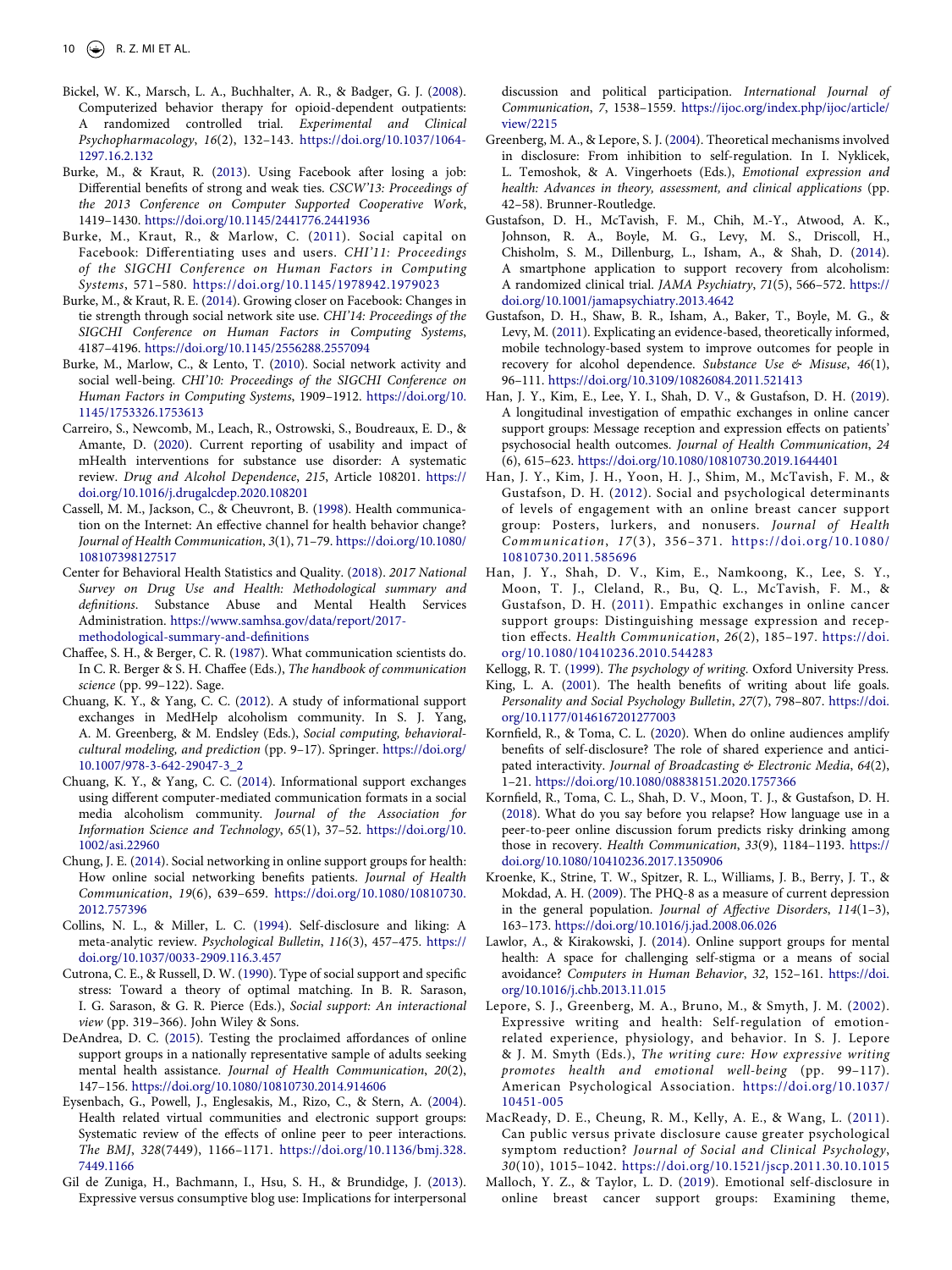reciprocity, and linguistic style matching. *Health Communication*, *34*(7), 764–773. <https://doi.org/10.1080/10410236.2018.1434737>

- <span id="page-11-13"></span>McKenna, K. Y., & Bargh, J. A. ([1998](#page-3-8)). Coming out in the age of the Internet: Identity "demarginalization" through virtual group participation. *Journal of Personality and Social Psychology*, *75*(3), 681–694. [https://doi.org/10.1037/0022-3514.](https://doi.org/10.1037/0022-3514.75.3.681) [75.3.681](https://doi.org/10.1037/0022-3514.75.3.681)
- <span id="page-11-9"></span>Namkoong, K., McLaughlin, B., Yoo, W., Hull, S. J., Shah, D. V., Kim, S. C., Moon, T. J., Johnson, C. N., Hawkins, R. P., McTavish, F. M., & Gustafson, D. H. ([2013](#page-2-13)). The effects of expression: How providing emotional support online improves cancer patients' coping strategies. *Journal of the National Cancer Institute Monographs*, *2013*(47), 169–174. [https://doi.org/10.1093/jncimono](https://doi.org/10.1093/jncimonographs/lgt033) [graphs/lgt033](https://doi.org/10.1093/jncimonographs/lgt033)
- <span id="page-11-15"></span>Namkoong, K., Shah, D. V., & Gustafson, D. H. ([2017](#page-3-9)). Offline social relationships and online cancer communication: Effects of social and family support on online social network building. *Health Communication*, *32*(11), 1422–1429. [https://doi.org/10.1080/](https://doi.org/10.1080/10410236.2016.1230808)  [10410236.2016.1230808](https://doi.org/10.1080/10410236.2016.1230808)
- <span id="page-11-1"></span>Namkoong, K., Shah, D. V., McLaughlin, B., Chih, M. Y., Moon, T. J., Hull, S., & Gustafson, D. H. ([2017](#page-1-6)). Expression and reception: An analytic method for assessing message production and consumption in CMC. *Communication Methods and Measures*, *11*(3), 153–172. [https://doi.org/10.1080/](https://doi.org/10.1080/19312458.2017.1313396)  [19312458.2017.1313396](https://doi.org/10.1080/19312458.2017.1313396)
- <span id="page-11-11"></span>Nekmat, E. [\(2012\)](#page-2-14). Message expression effects in online social communication. *Journal of Broadcasting & Electronic Media*, *56*(2), 203–224. <https://doi.org/10.1080/08838151.2012.678513>
- <span id="page-11-3"></span>Nesvåg, S., & McKay, J. R. [\(2018](#page-2-15)). Feasibility and effects of digital interventions to support people in recovery from substance use disorders: Systematic review. *Journal of Medical Internet Research*, *20*(8), Article e255. <https://doi.org/10.2196/jmir.9873>
- <span id="page-11-27"></span>Newman, M. W., Lauterbach, D., Munson, S. A., Resnick, P., & Morris, M. E. ([2011\)](#page-5-3). It's not that I don't have problems, I'm just not putting them on Facebook: Challenges and opportunities in using online social networks for health. *CSCW'11: Proceedings of the ACM 2011 Conference on Computer Supported Cooperative Work*, 341–350. <https://doi.org/10.1145/1958824.1958876>
- <span id="page-11-5"></span>Nuamah, J., Mehta, R., & Sasangohar, F. [\(2020\)](#page-2-16). Technologies for opioid use disorder management: Mobile app search and scoping review. *JMIR mHealth and uHealth*, *8*(6), Article e15752. <https://doi.org/10.2196/15752>
- <span id="page-11-26"></span>Nyer, P. U., & Dellande, S. ([2010](#page-5-4)). Public commitment as a motivator for weight loss. *Psychology & Marketing*, *27*(1), 1–12. [https://doi.org/10.](https://doi.org/10.1002/mar.20316)  [1002/mar.20316](https://doi.org/10.1002/mar.20316)
- <span id="page-11-20"></span>Panko, R. R., & Kinney, S. T. [\(1992\)](#page-4-10). Dyadic organizational communication: Is the dyad different? *Proceedings of the Twenty-Fifth Hawaii International Conference on System Sciences*, *4*, 244–252. [https://doi.](https://doi.org/10.1109/HICSS.1992.183435)  [org/10.1109/HICSS.1992.183435](https://doi.org/10.1109/HICSS.1992.183435)
- <span id="page-11-16"></span>Papacharissi, Z. ([2012](#page-3-10)). Without you, I'm nothing: Performances of the self on Twitter. *International Journal of Communication*, *6*, 1989–2006. <https://ijoc.org/index.php/ijoc/article/view/1484>
- <span id="page-11-17"></span>Pennebaker, J. W. [\(1997\)](#page-3-11). Writing about emotional experiences as a therapeutic process. *Psychological Science*, *8*(3), 162–166. [https://doi.](https://doi.org/10.1111/j.1467-9280.1997.tb00403.x) [org/10.1111/j.1467-9280.1997.tb00403.x](https://doi.org/10.1111/j.1467-9280.1997.tb00403.x)
- <span id="page-11-19"></span>Pennebaker, J. W., Colder, M., & Sharp, L. K. ([1990\)](#page-4-11). Accelerating the coping process. *Journal of Personality and Social Psychology*, *58*(3), 528–537. <https://doi.org/10.1037/0022-3514.58.3.528>
- <span id="page-11-8"></span>Perski, O., Blandford, A., West, R., & Michie, S. ([2017\)](#page-2-17). Conceptualising engagement with digital behaviour change interventions: A systematic review using principles from critical interpretive synthesis. *Translational Behavioral Medicine*, *7*(2), 254–267. [https://doi.org/10.](https://doi.org/10.1007/s13142-016-0453-1)  [1007/s13142-016-0453-1](https://doi.org/10.1007/s13142-016-0453-1)
- <span id="page-11-0"></span>Pingree, R. J. ([2007](#page-1-7)). How messages affect their senders: A more general model of message effects and implications for deliberation. *Communication Theory*, *17*(4), 439–461. [https://doi.org/10.1111/j.](https://doi.org/10.1111/j.1468-2885.2007.00306.x) [1468-2885.2007.00306.x](https://doi.org/10.1111/j.1468-2885.2007.00306.x)
- <span id="page-11-6"></span>Quanbeck, A., Gustafson, D. H., Marsch, L. A., Chih, M. Y., Kornfield, R., McTavish, F., Johnson, R., Brown, R. T., Mares, M. L., & Shah, D. V.

([2018](#page-2-16)). Implementing a mobile health system to integrate the treatment of addiction into primary care: A hybrid implementation-effectiveness study. *Journal of Medical Internet Research*, *20*(1), Article e37. [https://](https://doi.org/10.2196/jmir.8928)  [doi.org/10.2196/jmir.8928](https://doi.org/10.2196/jmir.8928)

- <span id="page-11-31"></span>Quanbeck, A. R., Gustafson, D. H., Marsch, L. A., McTavish, F., Brown, R. T., Mares, M. L., Johnson, R., Glass, J. E., Atwood, A. K., & McDowell, H. [\(2014\)](#page-5-5). Integrating addiction treatment into primary care using mobile health technology: Protocol for an implementation research study. *Implementation Science*, *9*(1), Article 65. [https://doi.](https://doi.org/10.1186/1748-5908-9-65) [org/10.1186/1748-5908-9-65](https://doi.org/10.1186/1748-5908-9-65)
- <span id="page-11-29"></span>Radin, P. [\(2006](#page-5-6)). "To me, it's my life": Medical communication, trust, and activism in cyberspace. *Social Science & Medicine*, *62*(3), 591–601. <https://doi.org/10.1016/j.socscimed.2005.06.022>
- <span id="page-11-7"></span>Salomon, G., & Cohen, A. A. ([1978](#page-2-18)). On the meaning and validity of television viewing. *Human Communication Research*, *4*(3), 265–270. <https://doi.org/10.1111/j.1468-2958.1978.tb00615.x>
- <span id="page-11-4"></span>Savic, M., Best, D., Rodda, S., & Lubman, D. I. [\(2013](#page-2-10)). Exploring the focus and experiences of smartphone applications for addiction recovery. *Journal of Addictive Diseases*, *32*(3), 310–319. [https://doi.org/10.1080/](https://doi.org/10.1080/10550887.2013.824331) [10550887.2013.824331](https://doi.org/10.1080/10550887.2013.824331)
- <span id="page-11-28"></span>Schienker, B. R., Dlugolecki, D. W., & Doherty, K. [\(1994](#page-5-7)). The impact of self-presentations on self-appraisals and behavior: The power of public commitment. *Personality and Social Psychology Bulletin*, *20*(1), 20–33. [https://doi.org/10.1177/](https://doi.org/10.1177/0146167294201002)  [0146167294201002](https://doi.org/10.1177/0146167294201002)
- <span id="page-11-12"></span>Setoyama, Y., Yamazaki, Y., & Namayama, K. [\(2011\)](#page-3-12). Benefits of peer support in online Japanese breast cancer communities: Differences between lurkers and posters. *Journal of Medical Internet Research*, *13*  (4), Article e122. <https://doi.org/10.2196/jmir.1696>
- <span id="page-11-18"></span>Smyth, J. M., & Pennebaker, J. W. ([2008](#page-4-12)). Exploring the boundary conditions of expressive writing: In search of the right recipe. *British Journal of Health Psychology*, *13*(1), 1–7. [https://doi.org/10.1348/](https://doi.org/10.1348/135910707X260117)  [135910707X260117](https://doi.org/10.1348/135910707X260117)
- <span id="page-11-21"></span>Solano, C. H., & Dunnam, M. [\(1985\)](#page-4-13). Two's company: Self-disclosure and reciprocity in triads versus dyads. *Social Psychology Quarterly*, *48*(2), 183–187. <https://doi.org/10.2307/3033613>
- <span id="page-11-2"></span>Substance Abuse and Mental Health Services Administration [SAMHSA]. ([2019](#page-2-19)). *Key substance use and mental health indicators in the United States: Results from the 2018 national survey on drug use and health*. Center for Behavioral Health Statistics and Quality. [https://www.samhsa.gov/data/](https://www.samhsa.gov/data/sites/default/files/cbhsq-reports/NSDUHNationalFindingsReport2018/NSDUHNationalFindingsReport2018.pdf)  [sites/default/files/cbhsq-reports/NSDUHNationalFindingsReport2018/](https://www.samhsa.gov/data/sites/default/files/cbhsq-reports/NSDUHNationalFindingsReport2018/NSDUHNationalFindingsReport2018.pdf)  [NSDUHNationalFindingsReport2018.pdf](https://www.samhsa.gov/data/sites/default/files/cbhsq-reports/NSDUHNationalFindingsReport2018/NSDUHNationalFindingsReport2018.pdf)
- <span id="page-11-14"></span>Tanis, M., Das, E., & Fortgens-Sillmann, M. ([2011\)](#page-3-13). Finding care for the caregiver? Active participation in online health forums attenuates the negative effect of caregiver strain on wellbeing. *Communications: The European Journal of Communication Research*, *36*(1), 51–66. [https://](https://doi.org/10.1515/comm.2011.003)  [doi.org/10.1515/comm.2011.003](https://doi.org/10.1515/comm.2011.003)
- <span id="page-11-25"></span>Thoits, P. A. ([2011](#page-4-14)). Mechanisms linking social ties and support to physical and mental health. *Journal of Health and Social Behavior*, *5 2* (2), 145–161. [https://doi.org/10.1177/](https://doi.org/10.1177/0022146510395592) [0022146510395592](https://doi.org/10.1177/0022146510395592)
- <span id="page-11-30"></span>Toma, C. L., & Hancock, J. T. ([2013\)](#page-5-8). Self-affirmation underlies Facebook use. *Personality and Social Psychology Bulletin*, *39*(3), 321–331. [https://](https://doi.org/10.1177/0146167212474694)  [doi.org/10.1177/0146167212474694](https://doi.org/10.1177/0146167212474694)
- <span id="page-11-22"></span>Tonigan, J. S., & Rice, S. L. [\(2010](#page-4-15)). Is it beneficial to have an alcoholics anonymous sponsor? *Psychology of Addictive Behaviors*, *24*(3), 397–403. <https://doi.org/10.1037/a0019013>
- <span id="page-11-10"></span>Valkenburg, P. M. ([2017](#page-2-13)). Understanding self-effects in social media. *Human Communication Research*, *43*(4), 477–490. [https://doi.org/10.](https://doi.org/10.1111/hcre.12113)  [1111/hcre.12113](https://doi.org/10.1111/hcre.12113)
- <span id="page-11-24"></span>Valkenburg, P. M., & Peter, J. ([2007\)](#page-4-16). Preadolescents' and adolescents' online communication and their closeness to friends. *Developmental Psychology*, *43*(2), 267–277. [https://doi.org/10.](https://doi.org/10.1037/0012-1649.43.2.267) [1037/0012-1649.43.2.267](https://doi.org/10.1037/0012-1649.43.2.267)
- <span id="page-11-23"></span>Valkenburg, P. M., & Peter, J. [\(2011\)](#page-4-17). Online communication among adolescents: An integrated model of its attraction, opportunities, and risks. *Journal of Adolescent Health*, *48*(2), 121–127. [https://doi.org/10.](https://doi.org/10.1016/j.jadohealth.2010.08.020)  [1016/j.jadohealth.2010.08.020](https://doi.org/10.1016/j.jadohealth.2010.08.020)